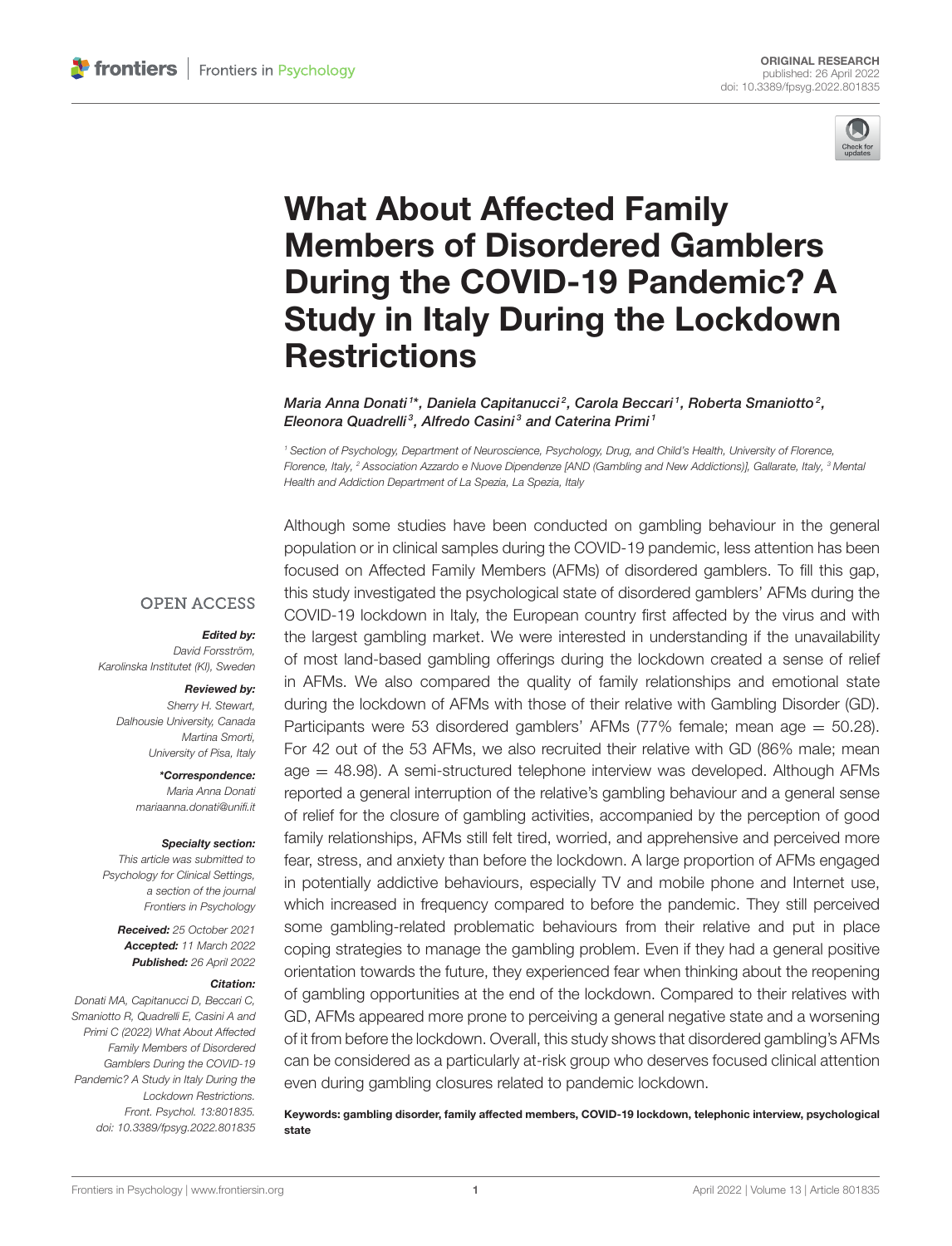# INTRODUCTION

In the last 20 years, gambling activity has reached unprecedented levels worldwide. Despite the small extent of its territory, Italy contains the largest gambling market in Europe and the fifth largest in the world after the United States, Japan, China, and Macau [\(Global Betting and Gaming Consultants, 2019\)](#page-12-0). In addition, 3% of the population, both adult and underage, have lost control over their gambling behaviour and can be considered problematic gamblers [\(Mastrobattista et al., 2019\)](#page-13-0). In detail, spending (Agenzia Dogane e Monopoli; [ADM, 2020,](#page-11-0) [2021\)](#page-11-1), participation, prevalence of gambling disorder (GD) rates [\(Calado and Griffiths, 2016;](#page-12-1) [Cavalera et al., 2018\)](#page-12-2), and gambling related harm [\(Langham et al., 2016\)](#page-12-3) have increased both nationally and internationally due to a strong increase of gambling accessibility [\(Abbott, 2020;](#page-11-2) [Fiasco, 2020\)](#page-12-4). Indeed, although gambling can be considered a recreational activity, numerous negative implications have been highlighted, including a variety of individual and societal harms ranging from ill health and financial issues, to crime, societal costs, and social inequalities [\(Jeanrenaud et al., 2012;](#page-12-5) [Costes et al., 2014;](#page-12-6) [Kohler,](#page-12-7) [2014;](#page-12-7) [Browne et al., 2017a](#page-12-8)[,b\)](#page-12-9).

Gambling researchers have long argued that the increased availability and accessibility of gambling contributes to increasing the prevalence of problem gambling. The links between accessibility to gambling, gambling behaviour, and problem gambling have been examined in several studies (e.g., Marshall et al., [2004;](#page-12-10) [Wheeler et al., 2006\)](#page-13-1), all of which have found evidence of significant and positive relationships. Some longitudinal studies have shown both immediate and midterm increases [\(Ladouceur et al., 1999;](#page-12-11) [Jacques et al., 2000\)](#page-12-12) and subsequent stabilisation [\(Jacques and Ladouceur, 2006\)](#page-12-13) of participation, GD prevalence rates, and other related indices. Exposure and adaptation models provide competing perspectives of the environmental influence on the development of addictive disorders. Exposure theory suggests that the presence of environmental toxins (e.g., casinos) increases the likelihood of related disease (e.g., gambling-related disorders). Adaptation theory proposes that new environmental toxins initially increase adverse reactions. Subsequently, symptoms diminish as individuals adapt to such toxins and acquire resistance [\(Shaffer et al., 2004\)](#page-13-2). [Storer et al. \(2009\)](#page-13-3) found that access and adaptation very likely work simultaneously.

The role of environmental-contextual factors, which can act as risk or protective variables, became of particular interest when the World Health Organization (WHO) officially declared a global pandemic due COVID-19 on 11 March 2020 (Cucinotta and Vanelli, [2020\)](#page-12-14). After which, people's life context changed dramatically on many levels, including gambling offerings and habits. Italy was the first country in Europe to be hit by the virus in late January 2020. To face the new epidemic emergency, the Italian Government declared a rigid "lockdown" period. From 9 March to 4 May 2020, a national-level stay-at-home order was given, and strict restrictions were enforced. Individual freedom of movement was limited and only indispensable activities were allowed throughout the entire country (Presidenza del Consiglio dei Ministri, [2020\)](#page-13-4). Among the public health measures taken,

all unnecessary activities were shut down. This resulted in the general unavailability of most land-based gambling offerings, particularly Electronic Gambling Machines (the most prevalent gambling activity practised by Italian patients with GD) which were banned from 9 March to 19 June 2020 [\(ADM, 2020\)](#page-11-0). The suspension of most of sporting events worldwide led to the cessation of related betting, both land-based and online. Due to the unavailability of most chance-based gambling games, people lived for about three months without having the opportunity to gamble easily. This scenario gradually spread to the rest of Europe, creating a 'totally different context' for gambling compared to only a few months before the pandemic broke out [\(Marshall, 2009\)](#page-12-15).

This situation, which might even be considered "the world's biggest psychological experiment" [\(Hoof, 2020\)](#page-12-16), challenged several researchers to study the behavioural and psychological effects connected with the decreased availability of chance-based gambling games and, with the reduced exposure to land-based gambling offerings on the general population, gamblers, and disordered gamblers. A fair body of research on the topic of gambling and COVID-19 has been developed, and systematic reviews have already been published [\(Brodeur et al., 2021;](#page-12-17) [Hodgins and Stevens, 2021\)](#page-12-18). Two main research trajectories have been explored. The vast majority investigated the general population of gamblers (e.g., trends in gambling consumption before/during and after the lockdown; switch from landbased to online gambling, well-being vs. malaise, access to services). Contrary to expectations, which assumed a shift towards online gambling, preliminary evidence [\(Gunstone et al.,](#page-12-19) [2020;](#page-12-19) [Håkansson, 2020\)](#page-12-20) suggested that gambling behaviour often either decreased or stayed the same for most gamblers during the pandemic. For the minority who showed increased gambling behaviour, however, there was a frequent association with problem gambling [\(Brodeur et al., 2021\)](#page-12-17). The longerterm implications of both the reduction in overall gambling and the increase in some vulnerable groups are unclear and require assessment in subsequent follow-up studies (Hodgins and Stevens, [2021\)](#page-12-18). Two studies, both performed in Italy, have investigated samples of disordered gamblers in treatment facilities (outpatients, living at home during lockdown, or inpatients in residential programmes) throughout the whole lockdown phase [\(Martinotti et al., 2020;](#page-12-21) [Donati et al.,](#page-12-22) [2021\)](#page-12-22). [Martinotti et al. \(2020\)](#page-12-21) evaluated the impact of the COVID-19 pandemic and the relative containment measures on small samples of patients suffering from substance use disorders (SUDs) and/or GD. They found no substantial psychopathological difference between the SUD and GD sample and the general population. The presence of a moderate psychopathological burden correlated to poor quality of life and low craving scores represented their main outcomes. Their main finding was that gambling craving was low when the accessibility of gambling opportunities decreased during lockdown. Donati et al. [\(2021\)](#page-12-22) interviewed 135 problem gamblers in treatment and found that most of them achieved a significant improvement in their quality of life, with less gambling behaviour, fewer GD symptoms, and lower craving. No shift towards online gambling and a very limited shift towards other potential addictive and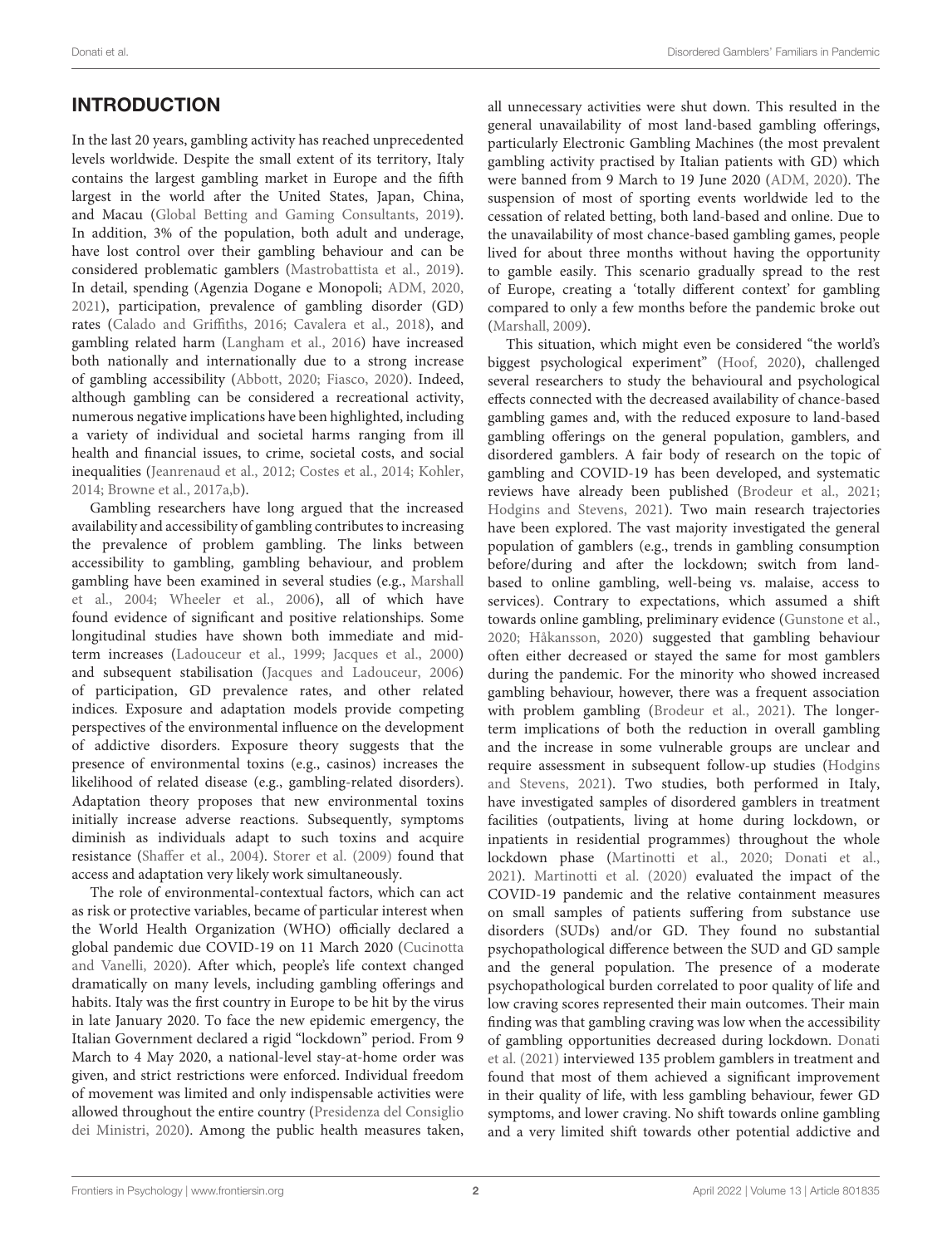excessive behaviours occurred. The longer the treatment, the more monitoring was present and the better were the results in terms of the reduction of symptoms.

Scant attention has been focused on studying what occurred among the families of people in treatment for GD. GD affects not only gamblers but also their families' resources, relationships, and health. Following the estimations by the WHO that about 100 million people are affected by someone else's drug or alcohol addiction [\(Tepperman and Mills, 2009\)](#page-13-5), it has been hypothesised that equally important numbers relate to people experiencing a relative's gambling addiction [\(Copello et al., 2010;](#page-12-23) [Kourgiantakis et al., 2013\)](#page-12-24). Several studies have estimated that between six and 10 persons in a gambler's social network are directly affected by that person's gambling problem (Goodwin et al., [2017\)](#page-12-25). In Finland, 21% of concerned significant others experienced harm due to the gambling of others (Marionneau and Jarvinen-Tassopoulos, [2021\)](#page-12-26). Broadly speaking, "affected others" are people who know someone who has had a problem with gambling (either currently or in their past) and feel that they have personally experienced negative effects because of that person's gambling behaviour. Affected family members (AFMs) could include family members, friends, and work colleagues, amongst others, with the negative effects ranging from financial to emotional or practical impacts [\(Gunstone et al., 2020\)](#page-12-19). According to [Browne et al. \(2017a,](#page-12-8)[b\)](#page-12-9), both gamblers and those around them are affected by harms including reductions in health (morbidity and mortality), emotional or psychological distress, financial harm, reduced performance at work or education, relationship disruption, conflict or breakdown, and criminal activity. [Holmes et al. \(2020\)](#page-12-27) underlined how although the whole population is affected by the COVID-19 pandemic, specific sections of the population have experienced it differently. Children, young people, and families might also be affected by exposure to gambling, substance misuse, domestic violence and child maltreatment, accommodation issues and overcrowding, parental employment and change, and disruption of social networks.

[Bischof et al. \(2020\)](#page-11-3) noted that although the AFMs of individuals suffering from addiction generally show elevated levels of stress and strain, AFMs have not been adequately addressed by research and care in the lockdown period. As a result, reliable data on the effects of the social restrictions caused by the COVID-19 pandemic on burden and care for AFMs are missing. Surveying international experts and German treatment providers' opinions, Bischof and colleagues found the expected increased strain to be due to the effects of the pandemic, which was linked to the increased risky behaviour of the addicted family member and an increase of interpersonal conflict. However, they also reported some possible positive effects on subgroups of AFMs. Overall, treatment providers noted a decline in care supply for relatives and a trend for reduced demand for help by AFMs. In line with these conclusions, Marionneau and Jarvinen-Tassopoulos [\(2021\)](#page-12-26) found that in parallel to the decreased availability of gambling opportunities, COVID-19 lockdowns and social distancing regulations have also affected treatment and help services for gamblers and AFMs. During spring 2020, some services were closed, while others moved online. Their study also investigated the experiences and views of 97 AFMs of gamblers on treatment and help services in Finland and collected their suggestions for how services and prevention should be better organised during and after COVID-19. The respondents were familiar with the treatment and help services and had valuable insights into the question. Because of a different research goal (they focused on the organisational responses of the care services and not on the psychosocial needs expressed by the patients and AFMs), they unfortunately excluded questions related to the impacts of the COVID-19 pandemic on family relationships, well-being, or financial circumstances. Finally, in Quebec, [Brodeur \(2021\)](#page-12-28) is conducting a two-year research project to assess the impact of the COVID-19 crisis on gambling habits. The first quantitative-qualitative phase has already been carried out and had objectives that are specifically aimed at gamblers. The second qualitative phase will be carried out between autumn 2021 and spring 2022. It will include interviews with 30 gamblers and 30 family members that aim to understand their experiences and moods during the pandemic. As far as we know, no other studies exist on the topic.

The above cited data attest that AFMs represent a neglected group of suffering people in need of assessment and research studies. In particular, AFMs experience high levels of burden [\(Orford et al., 2017\)](#page-13-6). Specific characteristics that distinguish disordered gamblers' AFMs make them a particularly vulnerable population. Indeed, according to the Stress-Strain-Coping-Support Model [\(Orford et al., 2010\)](#page-13-7), having a close relative with substance or behavioural misuse constitutes a form of stressful life circumstances that are often longstanding, which puts AFMs at risk of experiencing strain in the form of physical and/or psychological ill-health. Coping and social support are the two other central building blocks of the model. AFMs are viewed as ordinary people faced with the task of coping with such stressful life circumstances. It is an assumption of the model that, as difficult as the coping task is, family members need not be powerless in maintaining their own health and helping their relatives. Good quality social support in the form of emotional support, good information, and material help is an invaluable resource for AFMs, supporting their coping efforts and contributing positively to their health and increasing the positive social support available from professional sources. The peculiarity of family members of gamblers is that well before the pandemic, they had already been living for a long time in a context characterised by stress, strain, and, often, poor social support, forced to search for coping strategies more appropriate to different situations characterised by fear, uncertainty, and changeability. These circumstances, sometimes even of a practical nature, such as economic or work difficulties, were overlapped and exacerbated by the onset of COVID-19. The living conditions normally experienced by family members of gamblers, i.e., stress, strain, need to readjust coping strategies and lack of support, predisposed them to adverse conditions that were further reinforced during the pandemic lockdown. Social isolation due to COVID-19 enhanced the previous social isolation due to being family members of a disordered gambler, worsening their already compromised health and mental and emotional state. It could be assumed that their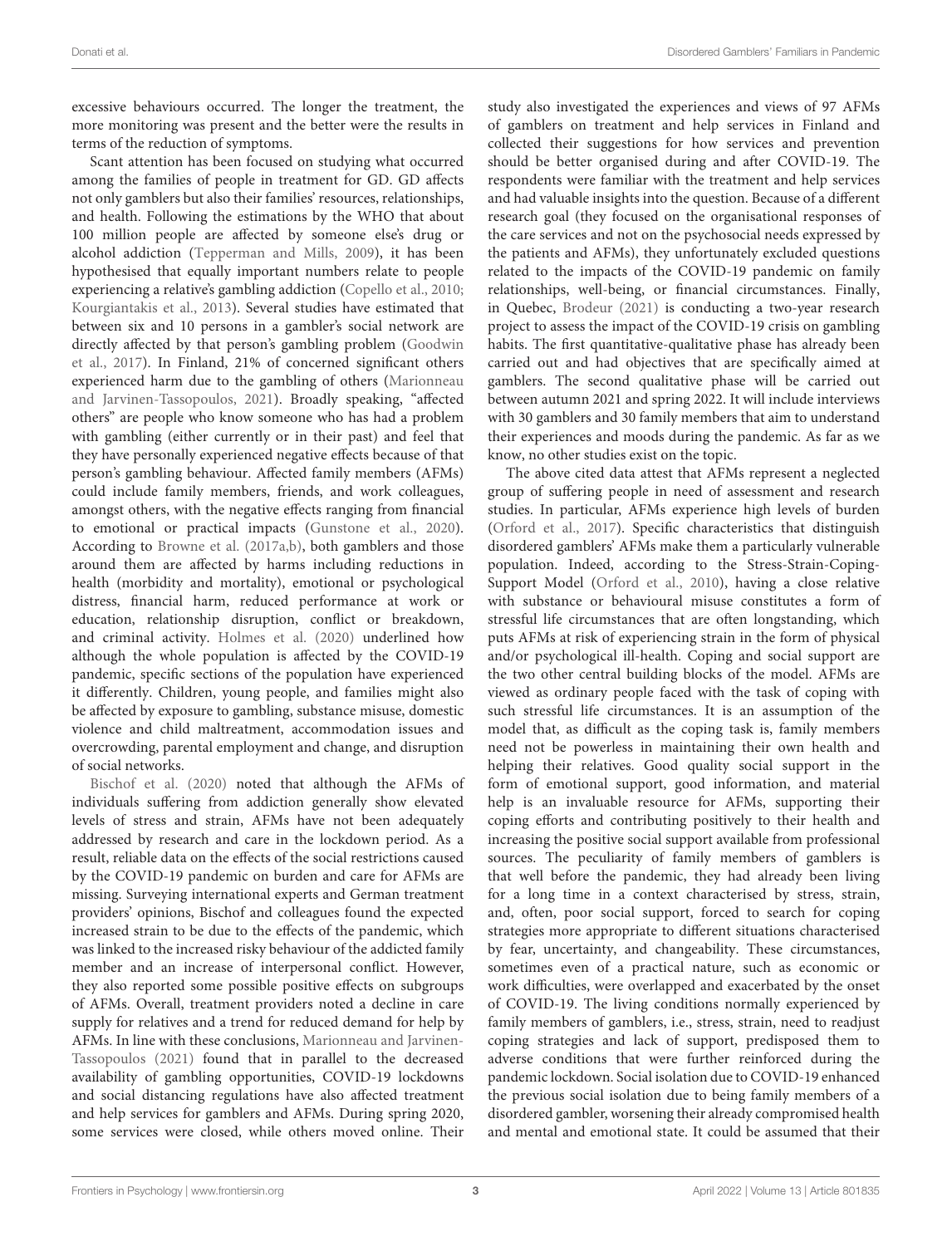situation of previous vulnerability was amplified by pandemic restrictions and threats, given the symptoms found in the general population. Recently, just before the COVID-19 outbreak, [Klevan et al. \(2019\)](#page-12-29), using in-depth interviews, acquired a thorough understanding of gamblers' partners' experiences of everyday life, relations, and parenting. They reconfirmed that living with a partner struggling with a gambling problem severely affects numerous aspects of everyday life, including relations and parenting. Experiences of loss and loneliness across a span of issues connected to family life were striking. Partners of persons with gambling problems found themselves inhibited by the situation. They faced restrictions because of concrete issues, like poor finances, increased responsibility for taking care of practicalities in the family, and a lack of support on these issues from both their partner and the service system. Furthermore, they also experienced emotional loneliness in the relationship with their partner through the shame and stigma connected to their gambling problem and choosing to stay with a problem gambler.

The hypothesis that the difficult situation of disordered gamblers' AFMs could be exacerbated during the COVID-19 lockdown is supported by research studies that highlight the negative impact on mental health and well-being during pandemics in the general population. Particularly, psychological distress, such as increases in anxiety, depression, stress, anger, fear, sleep, and eating disorders has been found all over the world (e.g., [Dubey et al., 2020;](#page-12-30) [Mazza et al., 2020;](#page-13-8) [Rossi et al., 2020\)](#page-13-9). Furthermore, it has been seen that the COVID-19 lockdown presented significant economic, psychosocial, and physical risks (e.g., domestic violence) to the well-being of women and their families, particularly across the most socioeconomically deprived strata of the general population [\(Hamadani et al.,](#page-12-31) [2020\)](#page-12-31). These considerations allow us to consider disordered gamblers' AFMs as a specific vulnerable/at-risk group in general and particularly during the COVID-19 pandemic. Researchers should thus have a specific interest in deepening AFMs' psychological, emotional, and relational situation during the COVID-19 pandemic.

Following these premises, the final goal of the current study was to investigate the psychological state of disordered gamblers' AFMs during the COVID-19 lockdown in Italy. We were interested in understanding if the unavailability of most landbased gambling offerings during the lockdown created relief for AFMs. Moreover, to better understand the specificity of this target group, we also compared AFMs to their relative with GD in relation to the quality of family relationships and emotional state during the lockdown. In detail, we aimed to describe AFMs' life conditions during the lockdown, with particular attention to their emotional state, psychological distress, involvement in potentially addictive behaviours, and their personal perceptions of changes in their life because of the lockdown, and also their personal relationship with the COVID-19 disease and related restrictions. We also investigated AFMs' perceptions of their relative's gambling behaviour, their gambling-related emotions and feelings, their coping strategies to face their relative's gambling addiction, and their expectations for the future. Finally, we compared AFMs to their disordered gambler relatives in terms of perceived quality of family relationships and emotional state.

Lockdown restrictions made it impossible to assess AFMs and the patients in person, so we developed a semi-structured telephone interview to be conducted by the health-care professional in charge of the gambler patients or/and the AFMs themselves before the lockdown as a monitoring tool. We expected to find a low involvement in gambling for patients with GD in treatment during the lockdown [\(Donati et al.,](#page-12-22) [2021\)](#page-12-22) due to the predominant closure of land-based gambling activities. Given that having a close relative with a behavioural addiction represents a chronic stressful situation [\(Orford et al.,](#page-13-7) [2010\)](#page-13-7) and that AFMs of individuals suffering from addiction generally show elevated levels of stress and strain (Bischof et al., [2020\)](#page-11-3), we hypothesised that we would find a general emotional state of stress, fear, and tension among AFMs, along with the psychological consequences of the hard situation due to lockdown restrictions, as generally highlighted (e.g. Brooks et al., [2020;](#page-12-32) [Dubey et al., 2020;](#page-12-30) [Mazza et al., 2020;](#page-13-8) [Rossi et al.,](#page-13-9) [2020\)](#page-13-9). Finally, we predicted that we would obtain different types of responses from the AFMs and their matched gambler relative. Given the above cited chronic stress, we expected to find a lower prevalence of a general positive state and a higher prevalence of its worsening subjective perception during the lockdown among the AFMs.

# MATERIALS AND METHODS

## Participants

Participants were 53 AFMs of disordered gamblers (77% females; mean age =  $50.28$ ;  $SD = 13.34$ ; range:  $27-77$  years) recruited in the north of Italy by the health services at which the disordered gamblers were in treatment. The majority of the participants were contacted through the National Health Drugs Services (Ser.D.) and through the private non-profit association Azzardo e Nuove Dipendenze [AND (Gambling and New Addictions)] in Gallarate (Lombardy) (**[Table 1](#page-4-0)**). Concerning educational level, the majority of the AFMs had a high school diploma and half of the sample were employed; most were married, and in terms of kinship with the gambler, the majority were the spouse/cohabitant.

For 42 out of the 53 AFMs, we also recruited their relative in treatment for GD (86% males; mean age  $=$  48.98; SD  $=$  13.62; range: 28–73 years) (**[Table 2](#page-4-1)**). They were interviewed by their reference operator within the services. Half of the gamblers were in the middle of the treatment for GD, and half of them were employed. Almost all were regular gamblers—that is, they gambled weekly or daily [\(Welte et al., 2009\)](#page-13-10), and most of them used slot machines for gambling. According to the South Oaks Gambling Screen (SOGS; [Lesieur and Blume, 1987;](#page-12-33) Italian version: [Guerreschi and Gander, 2000\)](#page-12-34), they were all classifiable as problem gamblers ( $M = 11.62$ ;  $SD = 3.72$ , range: 6.00–16.00).

## Procedure and Measures AFMs

A semi-structured telephone interview was developed and conducted by the healthcare professionals (see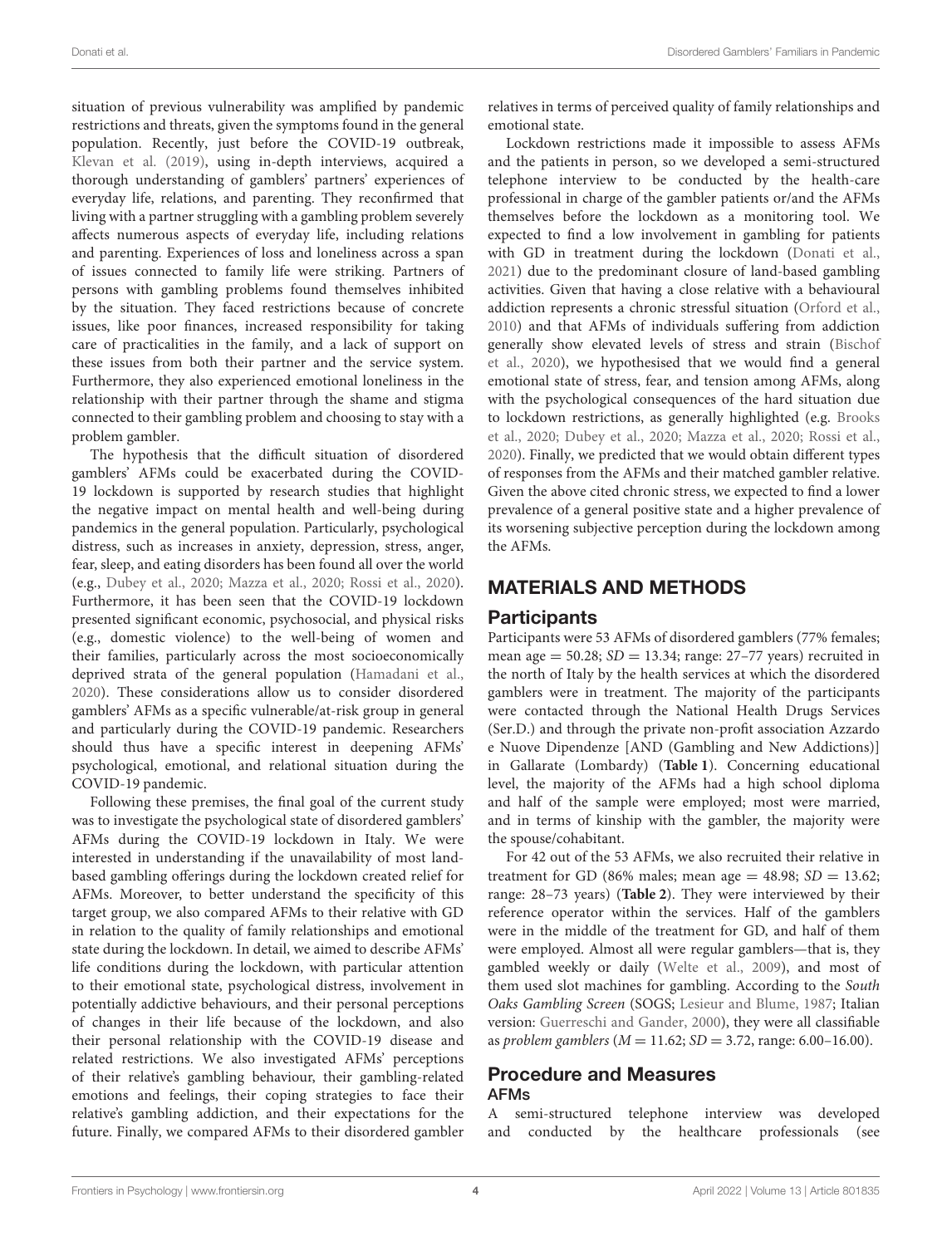<span id="page-4-0"></span>

| <b>TABLE 1</b>   Affected family members' educational level, occupational status, |  |  |
|-----------------------------------------------------------------------------------|--|--|
| marital status, kindship with the gambler and gambler's recruitment service.      |  |  |

| <b>Educational level</b>    | % (n)   |
|-----------------------------|---------|
| Elementary school           | 6(3)    |
| Middle school diploma       | 30(16)  |
| High school diploma         | 47 (25) |
| University degree           | 17(9)   |
| Occupational status         |         |
| Employee                    | 50 (27) |
| Self-employee               | 14(7)   |
| Retired                     | 12(6)   |
| Housewife                   | 15(8)   |
| <b>Students</b>             | 2(1)    |
| Unemployed                  | 8 (4)   |
| Marital status              |         |
| Married                     | 62 (34) |
| Cohabiting                  | 17(9)   |
| Single                      | 8 (4)   |
| Separate/Divorced           | 9(5)    |
| Widowed                     | 2(1)    |
| Kindship with gambler       |         |
| Spouse/Cohabitant           | 57 (30) |
| Parents                     | 19 (11) |
| Sibling                     | 11(6)   |
| Son/Daughter                | 11(6)   |
| Gambler recruitment service |         |
| Ser.D. of La Spezia         | 74 (39) |
| Ser.D. of Rovigo            | 11(6)   |
| AND, Varese                 | 15(8)   |

<span id="page-4-1"></span>TABLE 2 | Gamblers' occupational status, kindship with the affected family member, recruitment service, level of treatment and most practised gambling activities.

| <b>Occupational status</b>        | % (n)   |
|-----------------------------------|---------|
| Employee                          | 50(21)  |
| Self-employee                     | 19(8)   |
| Retired                           | 21(9)   |
| Unemployed                        | 10(4)   |
| Recruitment service               |         |
| Ser.D. of La Spezia               | 81 (34) |
| AND, Varese                       | 19(8)   |
| Level of treatment                |         |
| In the middle of the treatment    | 50(21)  |
| Monitored                         | 36(15)  |
| Pre-dismissal stage               | 12(5)   |
| Discharged                        | 2(1)    |
| Most practised gambling activity* |         |
| Slot Machines                     | 82 (33) |
| Bets on sports events             | 6(3)    |
| Instant scratch cards             | 4(2)    |
| Online gambling                   | 4(2)    |
| Bets on the stock market          | 2(1)    |
| Lotteries                         | 2(1)    |

\*The answer categories for this question are not mutually exclusive.

having engaged in the described behaviours during the last month. The participants' perceptions about the changes from the pre-lockdown period to the current period concerning the relationships with family members, general emotional state, and symptoms of psychological distress experienced were also queried.

In the second section, questions centred on personal experience with the COVID-19 disease and attitude towards the national restrictions during the lockdown. In the third section, the gambling behaviour of the relative in treatment for GD, situations that occurred in the family because of the relative who gambles, the coping strategies used to manage their relative's gambling behaviour, and feelings with respect to gambling were investigated. In the scoring phase, the options "once/twice," "sometimes," and "often" were collapsed to obtain an affirmative or negative answer on the occurrence of the situations described. In the same way, for the coping strategy used to manage their relative's gambling behaviour, in the scoring phase options, "once/twice," "sometimes," and "often" were collapsed to obtain an affirmative or negative answer on the use of the coping strategies described. The participants' perceptions about changes from the prelockdown period to the current period were also investigated regarding gamblers' behaviour and the coping strategies used to manage their addicted relative's gambling behaviour. The fourth section focused on expectations regarding the future, with specific reference to feelings about the closure of gambling opportunities due to COVID-19 and the future easing of restrictive measures.

**[Supplementary Material](#page-11-4)**). Data were collected during the lockdown period due to the COVID-19 pandemic, specifically from 9 May 2020 to 18 June 2020. Participants completed the interview only after having understood the information sheet and having given their informed consent. The interviews lasted about 40 min, and participants were asked to respond with reference to the lockdown period.

The telephone interview was divided in four sections. The first section focused on the participants' life conditions and emotional state during the lockdown. The symptoms of psychological distress during lockdown were also investigated through the Symptom Rating Test (SRT; [Kellner and Sheffield, 1973;](#page-12-35) Italian version: [Fava et al., 1983\)](#page-12-36). The SRT consists of 30 Likerttype items, ranging from 0 (never) to 2 (often), which assess the extent to which family members have experienced the described physical and psychological symptoms during the last month. An example item is "Feeling tired or without energy." The occurrence and frequency of potentially addictive behaviours during the lockdown period were also investigated. For symptoms of psychological distress and potential addictive behaviours, in the scoring phase, options "sometimes" and "often" were collapsed to obtain an affirmative or negative answer with respect to having experienced the symptoms and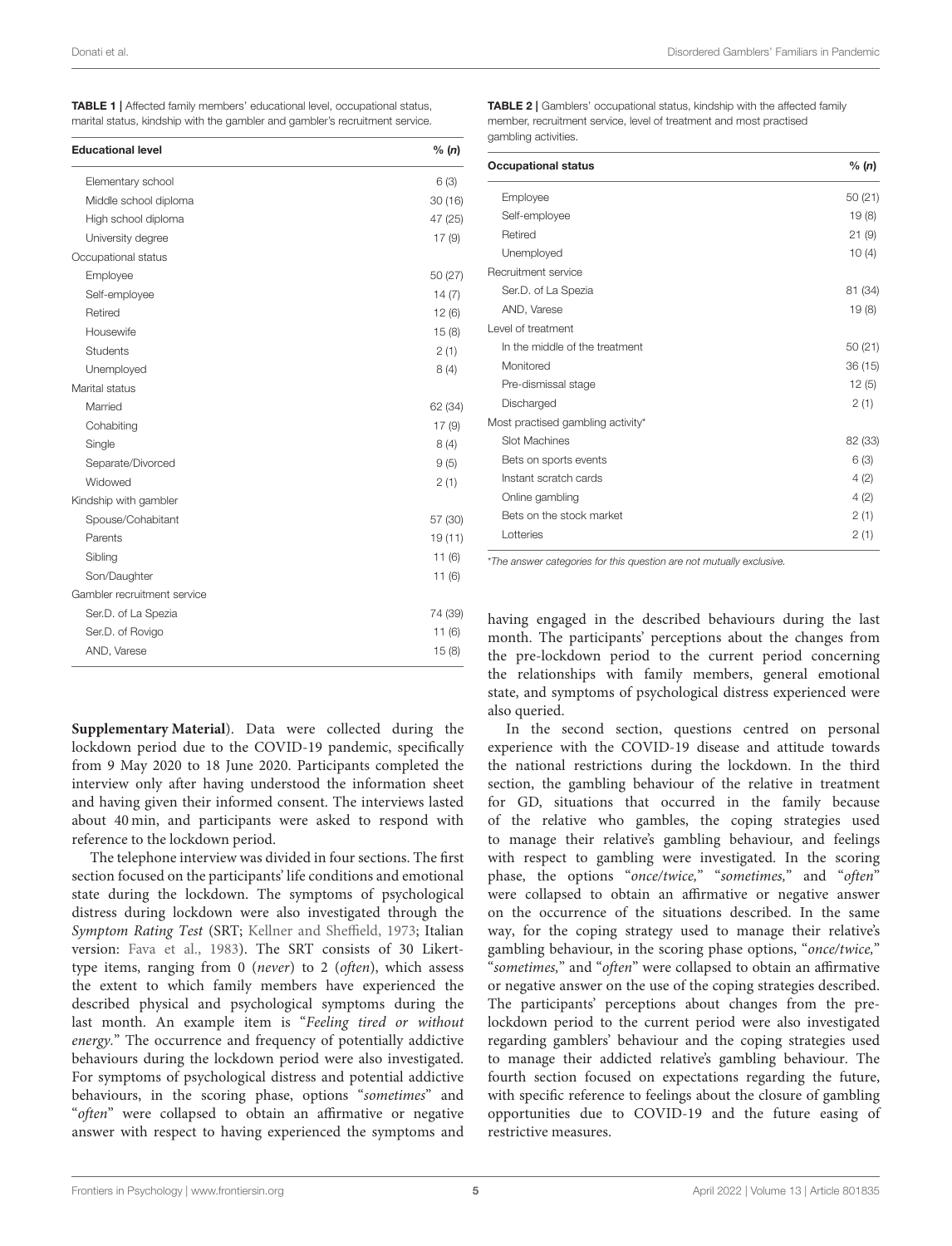## Relatives In-treatment for GD

A semi-structured telephone interview conducted by healthcare professionals was also developed for the AFMs' relative in treatment for GD. Data were collected from 7 April 2020 to 28 May 2020. Participants completed the interview after having given their informed consent. The interviews lasted ∼40 min. During the telephone interview, the patients' life conditions (e.g., family relationships) and emotional state during the lockdown were investigated. The addicted patients' feelings towards gambling were also queried, along with participants' perceptions about changes in relationships with family members and general emotional state from the pre-lockdown period to the current period. These dimensions were assessed through equivalent/parallel questions with respect those used for the AFMs (see **[Supplementary Material](#page-11-4)**).

Gambling frequency during the lockdown and gambling severity were investigated through the SOGS, the most widely used measurement instrument for gambling problem severity classification across the health services involved in the study in accordance with practises in the National Health Drugs Services in Italy [\(Capitanucci and Carlevaro, 2004\)](#page-12-37). The SOGS is a 20-item questionnaire based on the DSM Third Edition (DMS-III; [American Psychiatric Association, 1980\)](#page-11-5) criteria for gambling problem. It is a widely used screening instrument for gambling problem and shows good reliability and validity in community and clinical samples [\(Stinchfield, 2002;](#page-13-11) [Petry,](#page-13-12) [2005\)](#page-13-12). For the purposes of this study, we omitted the nonscored items 2 and 3 that investigate the largest amount of money ever gambled with on any one day and parents' gambling problems, respectively. We also modified the original time frame by referring to the last month. The first item of the SOGS investigated the frequency of gambling (not at all  $= 0$ , less than once a week  $= 1$ , once a week or more  $= 2$ ) in ten activities including playing cards for money, betting on horses, dogs or other animals, sport bets, dice games for money, casino, betting on traditional/instant lotteries, bingo, stock and/or commodities market bets, slot machines, poker machines or other gambling machines, and games of skill for money. To obtain further information about gambling frequency, taking into account the specificity of the lockdown period in the closure of legalised gambling venues, we also included online games for money and private bets with friends and family members.

# RESULTS

## AFMs

## Life Conditions During Lockdown

During lockdown, the AFMs of disordered gamblers generally lived in medium-size houses ( $M = 93.96$ ,  $SD = 27.96$ , range: 42–230 m²), with terraces as the prevalent open spaces, and, on average, with about other two persons in the house  $(M = 2.06, SD = 1.05, range: 0-5 persons).$  Among those who continued to work (34%;  $n = 18$ ), the majority (72%) went to the workplace, while 28% continued to work via "smart working," an organisational model of work developed during the COVID-19 pandemic in which workers were able to work outside their workplace and with a flexible time schedule thanks to the use of technology (Angelici and Profeta, [2020\)](#page-11-6). The relationships with the cohabitants were rated as quite good  $(M = 7.83, SD = 1.55, range: 4-10)$ and were judged as predominantly improved, generally due to greater family sharing. About their job, the majority of the participants who were employed still worked during the lockdown and continued to work traditionally. Taking care of the house was the prevalent activity done while at home. For general emotional state, participants' responses were classified in different categories based on the reported words. Responses in which terms such as "well, better, calm, serene, happy" appeared and were treated as responses reflecting a general positive state, while responses with terms such as "tired, bored, depressed, sad, worried" were treated as responses reflecting a general negative state. In about a fifth of the sample, a general positive state was found, while the remainder of the sample reported a general negative state because of fear, anxiety, and mood swings. One participant made an explicit reference to gambling, reporting concern for the reopening of slot venues. Although many respondents reported a general positive emotional state, most of the participants described their emotional state as worsened with respect to before the lockdown (**[Table 3](#page-6-0)**).

Referring to feelings about the closure of gambling opportunities due to COVID-19, 60% of AFMs reported being relieved, because their relative in treatment for GD had stopped gambling, while 13% reported being worried, because of the patient's online gambling (71%) or because they were afraid of future reopening (29%). Twenty-six percent of AFMs reported being indifferent because of the online gambling of their relative (36%) or because they had not thought about it (64%). During the previous month, AFM participants were involved in potentially addictive behaviours: 87% of them watched TV, 83% used their mobile phone, and 77% surfed the Internet. To a lesser degree, 38% smoked, 33% drank alcohol, 26% did online shopping, 19% played videogames, and 19% used medical substances. In most cases, participants were involved in these behaviours with the same frequency as before lockdown, except for an increase in the use of smartphones (30%), television (32%), and Internet (36%). Concerning psychological distress symptoms experienced during the previous month investigated through the SRT, the AFM participants mostly declared having been tired, worried, and apprehensive. The AFM participants reported that the symptom frequency was equal or greater than before lockdown (**[Table 4](#page-6-1)**).

### Personal Relationship With the COVID-19 Disease and Related Restrictions

From sections Introduction and Materials and Methods of the interview (see **[Supplementary Material](#page-11-4)**), it appeared that 4% of participants were sick due to COVID-19 and 6% went into preventive lockdown because of contact tracing. About 42% of participants knew someone—on average, three persons who had been affected by the virus and 6% knew someone who had died from COVID-19—on average, one person. The strongest emotions elicited by the pandemic were fear  $(M = 5.56;$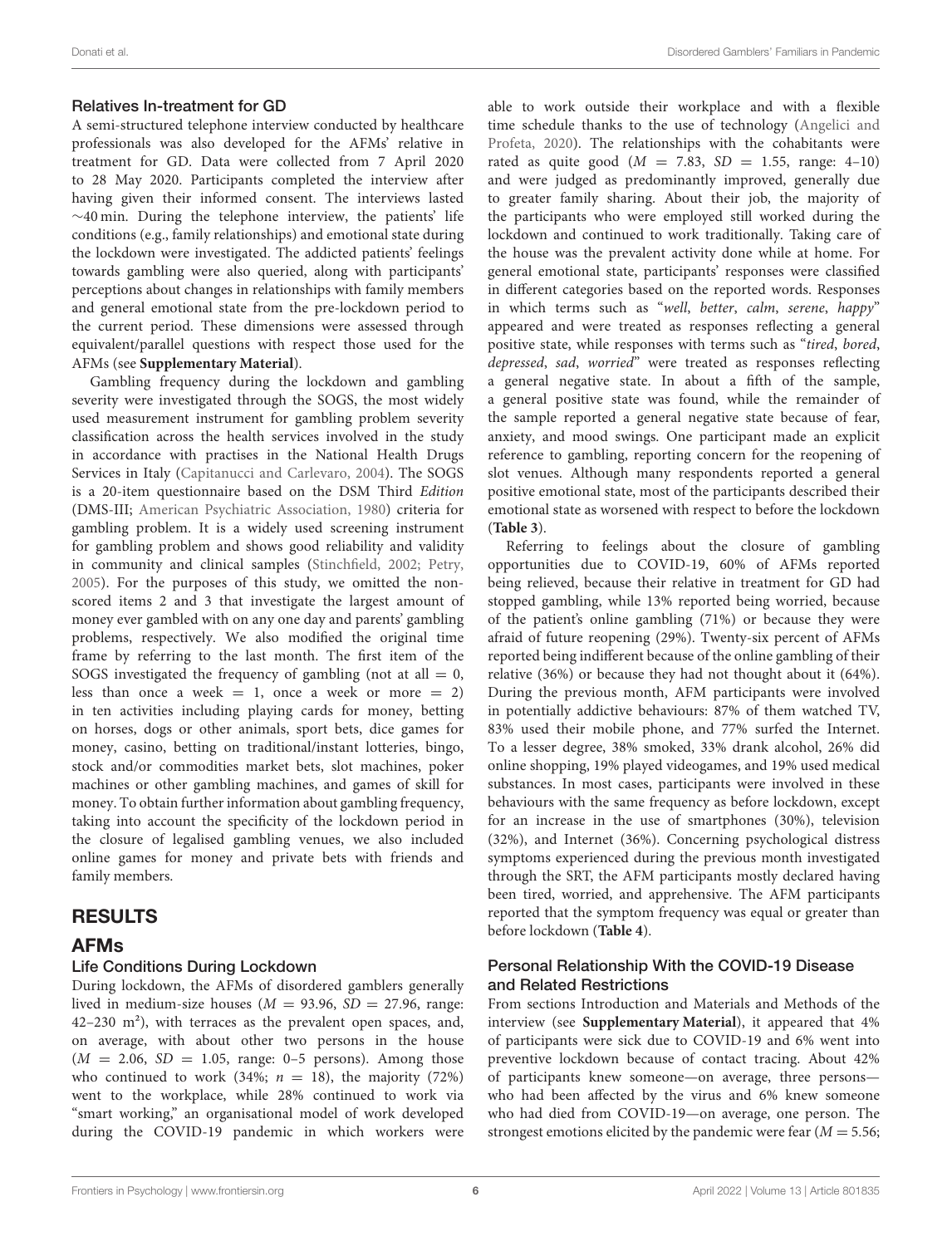<span id="page-6-0"></span>

| <b>TABLE 3</b>   Affected family members' life conditions and characteristics |  |
|-------------------------------------------------------------------------------|--|
|-------------------------------------------------------------------------------|--|

during lockdown.

|                                                         | % $(n)$ |
|---------------------------------------------------------|---------|
| Open spaces in the house*                               | 13(7)   |
| Terrace(s)                                              | 59 (31) |
| Garden(s)                                               | 47 (25) |
| Vegetable garden(s)                                     | 9(5)    |
| Number of other persons in the house                    |         |
| No one                                                  | 2(1)    |
| One                                                     | 32 (17) |
| Two                                                     | 36 (19) |
| More than two                                           | 31 (16) |
| Relationships with the family                           |         |
| Improved                                                | 41 (22) |
| Because of a greater sharing                            | 82 (18) |
| Because of a greater serenity                           | 18(4)   |
| Worsened                                                | 19 (10) |
| Because of a to a difficulty of daily management        | 60(6)   |
| Because of discussions                                  | 40(4)   |
| Remained the same                                       | 40 (21) |
| Because they were already good before the lockdown      | 52 (11) |
| Because there have been no changes                      | 29(6)   |
| Because the same problems/discussions occurred          | 19(4)   |
| Job conditions                                          |         |
| Still working                                           | 34 (18) |
| On site                                                 | 72 (13) |
| Smart working                                           | 28(5)   |
| Activities in the house*                                |         |
| Taking care of the house (e.g. cleaning, cooking)       | 68 (24) |
| Taking care of a family member (e.g. children, parents) | 14(5)   |
| Reading or studying                                     | 6(2)    |
| Resting                                                 | 6(2)    |
| Playing sports or hobbies                               | 6(2)    |
| Emotional state                                         |         |
| General positive                                        | 45 (24) |
| General negative                                        | 51 (27) |
| Swinging                                                | 4(2)    |
| Change of the emotional state from before the lockdown  |         |
| Improved                                                | 25 (13) |
| Worsened                                                | 40 (21) |
| Remained the same                                       | 35 (18) |

\*The answer categories for this question are not mutually exclusive.

 $SD = 2.98$ ; range: 1.00–10.00), stress  $(M = 6.53; SD = 2.99;$ range: 0.00–4.00), and anxiety ( $M = 6.36$ ;  $SD = 3.18$ ; range: 1.00–10.00). Attitudes towards the government's restrictions were generally favourable as the average score ( $M = 27.23$ ;  $SD = 5.69$ ; range: 11.00–35.00) was higher than the theoretical mean of the response scale (i.e., 21.00). During the previous week, 74% of the participants had gone outside the home, mostly to do shopping  $(60\%)$ , to go to work  $(25\%)$ , or to go to the pharmacy  $(26\%)$  that is, to do permitted actions. Everyone had, on average, one reason to exit the home  $(M = 1.40; SD = 1.21)$ .

<span id="page-6-1"></span>TABLE 4 | Prevalence of physical and psychological symptoms of the SRT and perception about their changes from pre-lockdown period among the disordered gamblers' affected family members.

| <b>Symptoms</b>                         | Prevalence* | Perception of changes from<br>pre-lockdown period |       |                     |  |  |
|-----------------------------------------|-------------|---------------------------------------------------|-------|---------------------|--|--|
|                                         |             | Less than<br>before                               | Equal | More than<br>before |  |  |
| Tired                                   | 74%         | 13%                                               | 34%   | 53%                 |  |  |
| Worried                                 | 74%         | 13%                                               | 72%   | 15%                 |  |  |
| Apprehensive                            | 72%         | 6%                                                | 68%   | 26%                 |  |  |
| Afraid                                  | 66%         | 15%                                               | 70%   | 15%                 |  |  |
| Nervous                                 | 66%         | 15%                                               | 76%   | 9%                  |  |  |
| Guilty                                  | 62%         | 15%                                               | 47%   | 38%                 |  |  |
| Sad                                     | 62%         | 11%                                               | 70%   | 19%                 |  |  |
| Irritable                               | 61%         | 15%                                               | 62%   | 23%                 |  |  |
| Difficulty in clearing the mind         | 57%         | 17%                                               | 64%   | 19%                 |  |  |
| Early awakenings                        | 49%         | 9%                                                | 61%   | 30%                 |  |  |
| Circles in the head                     | 47%         | 11%                                               | 47%   | 42%                 |  |  |
| Restless                                | 43%         | 6%                                                | 83%   | 11%                 |  |  |
| Difficulty in falling asleep            | 43%         | 11%                                               | 62%   | 27%                 |  |  |
| Rapid heartbeat/palpitations            | 41%         | 7%                                                | 76%   | 17%                 |  |  |
| Loss of interest in the things<br>to do | 40%         | 15%                                               | 55%   | 30%                 |  |  |
| Difficulty in concentrating             | 40%         | 7%                                                | 76%   | 17%                 |  |  |
| Hopeless                                | 34%         | 7%                                                | 74%   | 19%                 |  |  |
| Memory loss                             | 34%         | 4%                                                | 81%   | 15%                 |  |  |
| Panic attacks                           | 32%         | 9%                                                | 74%   | 17%                 |  |  |
| Feeling judged by others                | 32%         | 15%                                               | 77%   | 8%                  |  |  |
| Difficulty in breathing                 | 30%         | 12%                                               | 73%   | 15%                 |  |  |
| Feeling a failure                       | 28%         | 17%                                               | 50%   | 33%                 |  |  |
| Feeling inferior to others              | 26%         | 13%                                               | 66%   | 21%                 |  |  |
| Difficulty in making decisions          | 23%         | 15%                                               | 71%   | 14%                 |  |  |
| Without appetite                        | 21%         | 4%                                                | 75%   | 21%                 |  |  |

\*The answer categories for this question are not mutually exclusive.

## Perception of the Addicted Relative's Gambling Behaviour, Coping Strategies, and Feelings Towards Gambling

According to the results from section Results of the interview (see **[Supplementary Material](#page-11-4)**), most of the participants reported that their addicted relative did not have a gambling problem at the time and that he/she had not gambled in the previous month. However, they still experienced specific situations that occurred because of their loved one's disordered gambling, with mood swings and quarrels being experienced by the largest proportion of participants. For all of the situations described, participants reported that gamblers engaged in behaviours with the same frequency as before the lockdown (**[Table 5](#page-7-0)**). AFMs also still engaged in coping strategies to manage their relative's gambling behaviour. Those most frequently implemented were "Helping the gambler in managing his/her financial situation" and "To take care of him/her" (**[Table 5](#page-7-0)**). Generally, participants reported that they used these coping strategies less or with the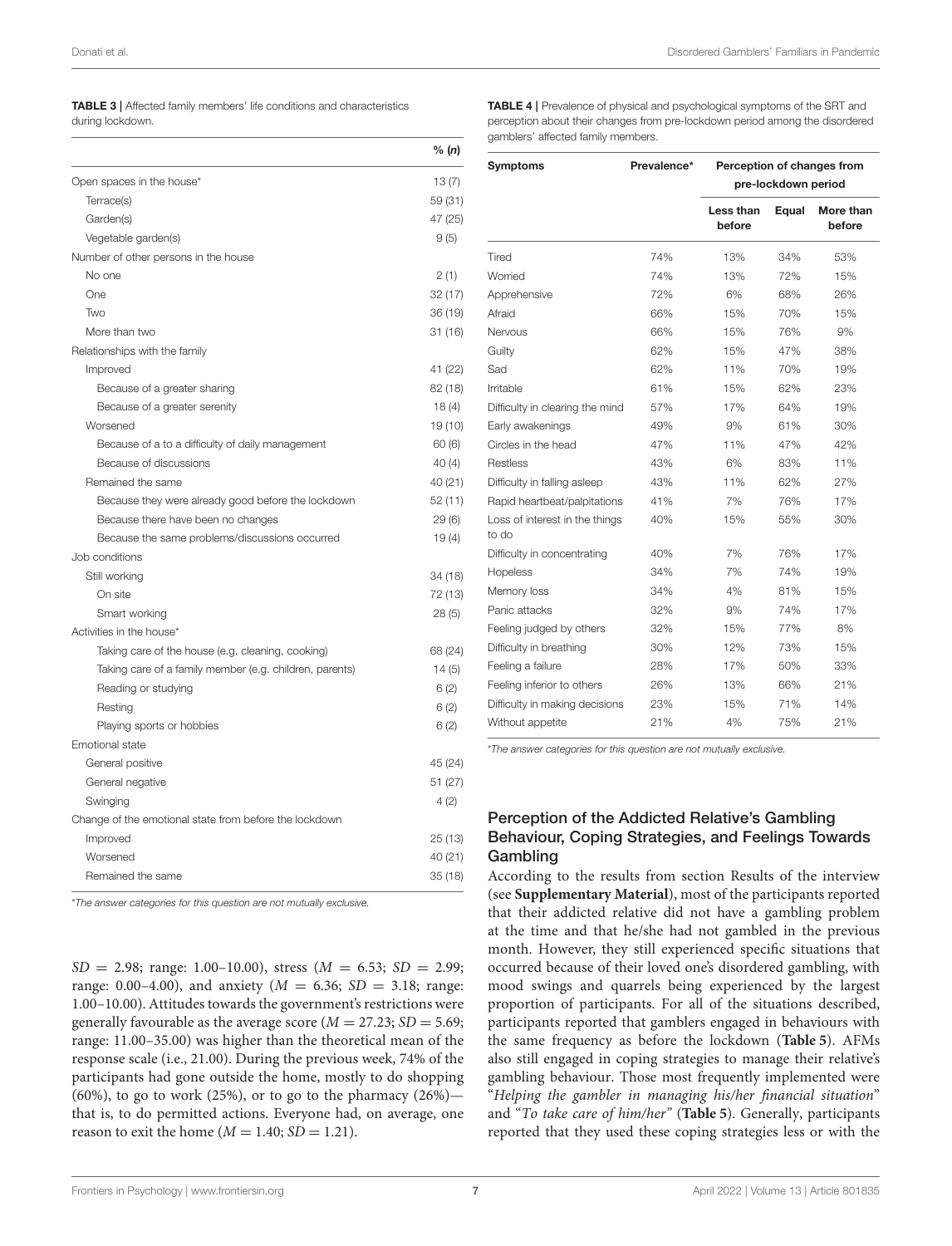<span id="page-7-0"></span>TABLE 5 | Perception of the family member's gambling behaviour, coping strategies and feelings towards gambling among the affected family members.

|                                                                                                             | <b>No</b><br>% (n) | Yes<br>% (n) | Don't know<br>% (n) |
|-------------------------------------------------------------------------------------------------------------|--------------------|--------------|---------------------|
| Perception of a gambling problem for the disordered family member during the lockdown                       | 79 (42)            | 10(5)        | 11(6)               |
| Perception of gambling behaviour by disordered family member in the previous month                          | 81 (43)            | 4(2)         | 15(8)               |
| Situations resulting from family member's disordered gambling in the previous month*                        |                    | % (n)        |                     |
| Mood swings                                                                                                 |                    | 64 (34)      |                     |
| Quarrels                                                                                                    |                    | 51 (27)      |                     |
| Stealing or borrowing money without returning it                                                            |                    | 15(8)        |                     |
| Any participation in family activities                                                                      |                    | 21(11)       |                     |
| Threats                                                                                                     |                    | 4(2)         |                     |
| Coping strategies implemented to manage gambling behaviour*                                                 |                    | % (n)        |                     |
| Helping the gambler in managing his/her financial situation                                                 |                    | 49 (26)      |                     |
| Helping the gambler to take care of him/herself                                                             |                    | 47 (25)      |                     |
| Talking about what could be done to reduce gambling behaviour                                               |                    | 45 (24)      |                     |
| Clarifying the contribution that is expected from him/her in the family                                     |                    | 43 (23)      |                     |
| Making it clear to the family member that reasons for his/her gambling behaviour will no longer be accepted |                    | 41 (22)      |                     |
| Becoming moody or emotional towards the family member                                                       |                    | 38 (20)      |                     |
| Clarifying that gambling behaviour causes discomfort to family members                                      |                    | 38 (20)      |                     |
| Monitoring gambler's every movement                                                                         |                    | 28(15)       |                     |
| Searching for evidence of your family member's gambling behaviour                                           |                    | 24(13)       |                     |
| Asking the gambler to promise not to gamble again                                                           |                    | 23(12)       |                     |
| Making threats to the gambler                                                                               |                    | 23(12)       |                     |
| Starting a fight with the gambler                                                                           |                    | 7(4)         |                     |
| Emotional state towards gambling                                                                            |                    | % (n)        |                     |
| General negative state                                                                                      |                    | 68 (36)      |                     |
| Indifference                                                                                                |                    | 15(8)        |                     |
| Being worried and afraid about gambling                                                                     |                    | 13(7)        |                     |
| Feeling compassion for problem gamblers                                                                     |                    | 4(2)         |                     |
|                                                                                                             |                    |              |                     |

\*The answer categories for this question are not mutually exclusive.

same frequency as before the lockdown. As for the emotional state towards gambling, participants' responses were classified in different categories based on their reported words. Most AFMs declared having a general negative state towards gambling, as indicated by the word "disgust," "anger," and "hate" (**[Table 5](#page-7-0)**).

#### Expectations Towards the Future

From section Discussion of the interview (see **[Supplementary Material](#page-11-4)**), related to expectations towards the future, it appears that positive thoughts (e.g., perceiving things starting to get better and beginning to see a new future) were widespread. There was, however, also considerable agreement in negative perceptions of the future, including being afraid of how their relative in treatment for GD would behave, being pessimistic about the future, and thinking the gambler would never change (**[Table 6](#page-8-0)**). Referring to the predictions of what would happen once the COVID-19 restrictions were lifted, most participants were concerned that the gamblers would relapse into gambling behaviours. In reference to the reduction of gambling opportunities due to the COVID-19 restrictions, the majority of the participants reported feeling relieved because their relative had stopped gambling. However, many AFMs were indifferent to this situation or still felt worried because of the possibility of gambling online (**[Table 6](#page-8-0)**).

## AFMs and Their Relative in Treatment for GD

Looking at the self-reported gambling behaviour of the disordered gamblers, only 7% gambled during the lockdown: two on traditional/instant lotteries and one on online games, all less than once a week. Regarding gambling problem severity, the mean score on the SOGS was very low  $(M = 1.02, SD = 1.44,$ range: 0.00–8.00). As for the emotional state towards gambling, 38% of the responses reflected a generally negative state, as evidenced by the terms "disgust," "anger," and "hate," while 48% reported being indifferent to gambling. On the other hand, 9% reported feeling guilty for gambling in the past, and 5% specified being worried about a possible relapse.

### Quality of Family Relationships

Concerning familial relationships during the lockdown period, AFMs considered them as quite good, as did their relatives in treatment for GD. Indeed, through paired ttests, we found a substantial equivalence  $[t_{(35)} = -0.15,$  $p = 0.443$ , Cohen's  $d = 0.02$ ] between the AFMs and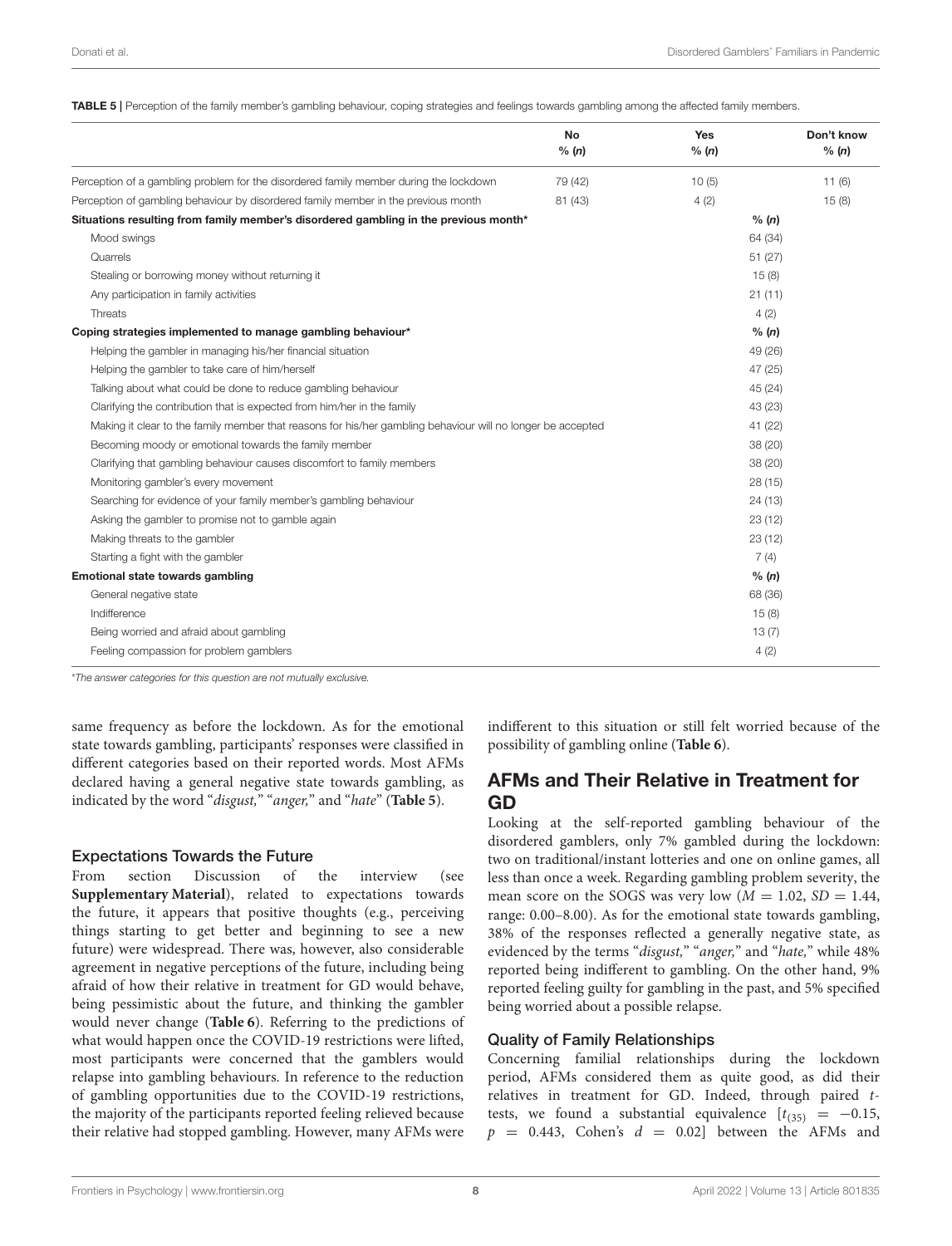| Donati et al. | Disordered Gamblers' Familiars in Pandemic |
|---------------|--------------------------------------------|
|               |                                            |

<span id="page-8-0"></span>

|                                                                              | % (n)            |
|------------------------------------------------------------------------------|------------------|
| Positive thoughts towards the future*                                        |                  |
| Perceiving that things start to get better                                   | 79 (42)          |
| Beginning to see a new future                                                | 68 (36)          |
| Beginning to recognise the gambler as the person they<br>used to know        | 66 (35)          |
| Seeing things positively                                                     | 74 (39)          |
| Thinking something good will happen for the gambler                          | 51 (27)          |
| Negative thoughts towards the future*                                        |                  |
| Being afraid of how the family member will behave in the<br>future           | 42 (22)          |
| Being afraid that the family member does not take things<br>seriously enough | 57 (30)          |
| Being pessimistic about the future                                           | 55 (29)          |
| Thinking the gambler will never change                                       | 79 (42)          |
| Worried that the gambler will start gambling again                           | 49 (26)          |
| Predictions of what will happen once the COVID-19 restrictions are lifted    |                  |
| Concerned that gamblers will relapse into gambling<br>behaviours             | 77 (41)          |
| Worried about a worsening of the COVID-19' pandemic                          | 10(5)            |
| Thinking that the situation will not change                                  | 13(7)            |
| Feelings about the reduction of gambling opportunities due to                |                  |
| COVID-19 limitations                                                         |                  |
| Feeling relieved because their family member had stopped<br>to gamble        | 60 (32)          |
| Feeling worried about the possibility to gamble online<br>Indifference       | 13(7)<br>27 (14) |

\*The answer categories for this question are not mutually exclusive.

the relative with GD in terms of the perception of family relationships.

When asked if the familial relationships changed from before the pandemic, no difference was detected between AFMs and the relative with GD  $[\chi^2(4) = 3.23, p = 0.261, \phi = 0.30]$ when comparing the prevalence of responses indicating an improvement, a worsening, or a stability of the relationships. In detail, most AFMs reported that the quality of family relationships improved from before the lockdown or remained stable, as occurred among the group of relatives with GD. Among AFMs, those who reported that familial relationships improved during the lockdown period mainly attributed it to a greater family sharing, as evidenced by statements like "we do more things together, we share some activities," and greater serenity, as evidenced by statements like "we don't fight anymore, we have fun together," while those who reported a worsening of family relationships during the lockdown generally attributed it to daily management difficulties (i.e., "always closed in the house, we were not happy") and to arguments and quarrels with other family members (i.e., "we had some discussions"). The AFMs who perceived a stability in their family relationships attributed this perception to the fact that there were no changes (i.e., "nothing has changed"), they were already good before (i.e., "we had a good relationship before"), or that the same problems/discussions always occurred (i.e., "the same discussions always occurred"). The relatives in treatment for GD who reported that family relationships improved during the lockdown period attributed this change to greater family sharing and greater serenity, and to a reduction of personal gambling behaviour (i.e., "we don't fight because I don't gamble anymore"). The gamblers who reported a worsening of family relationships during the lockdown generally attributed it to the restrictions related to COVID-19 (i.e., "it was difficult to spend a lot of time together in the house") and to arguments and quarrels with other family members (i.e., "there have been moments of nervousness"). Those who declared no changes generally reported that the situation remained stable because there were no changes or because they were already good before (i.e., "nothing has changed, our relations were already good") (**[Table 7](#page-9-0)**).

#### Emotional State

Concerning emotional state during the lockdown period, statistical comparisons indicate a significant difference characterised by a moderate effect size between the AFMs and the relatives with GD  $[\chi^2(4) = 8.39, p = 0.039, \phi = 0.45]$ . The emotional state of the AFMs was more negative than in the gamblers. While most of the AFMs' responses reflected a generally negative state ("tired, bored, depressed, sad, worried"), among their relatives in treatment for GD, the majority of the responses reflected a generally positive state, as evidenced by terms like "well, better, calm, serene, happy" (**[Table 7](#page-9-0)**).

In reference to emotional state compared to before the lockdown, a significant difference, characterised by a moderate effect size, was evidenced between the AFMs and the relatives with GD  $[\chi^2(4) = 8.50, p = 0.038, \phi = 0.45]$ . The emotional state of the AFMs compared to before the lockdown was more negative than in the gamblers. Among AFMs, most of the participants reported that their emotional state worsened, but among their addicted relatives, there was a substantial equal distribution of the responses across improved, worsened, and remained stable (**[Table 7](#page-9-0)**). Both among the AFMs and their addicted relatives who reported an improvement in their emotional state during the lockdown, the majority attributed the change to greater family sharing and greater serenity (i.e., "family tensions have decreased, there is more time to be with family members"). The gamblers also cited the reduction of personal gambling behaviour (i.e., "I don't play anymore and I'm enjoying life more"). Among the AFMs who reported a worsening of their emotional state during the lockdown, most of them attributed it to daily management difficulties (i.e., "responsibilities at home have increased, being at home I have to take care of more things"), while among their relatives in treatment for GD, the majority attributed the worsening to COVID-19 restrictions or to concerns for work and future (i.e., "many freedoms have been taken away from me, I am worried about the future"). Both among the AFMs and their gambling relatives who reported that their emotional state remained stable, the majority reported that there were no changes (i.e., "nothing has changed, I had already found a balance") (**[Table 7](#page-9-0)**).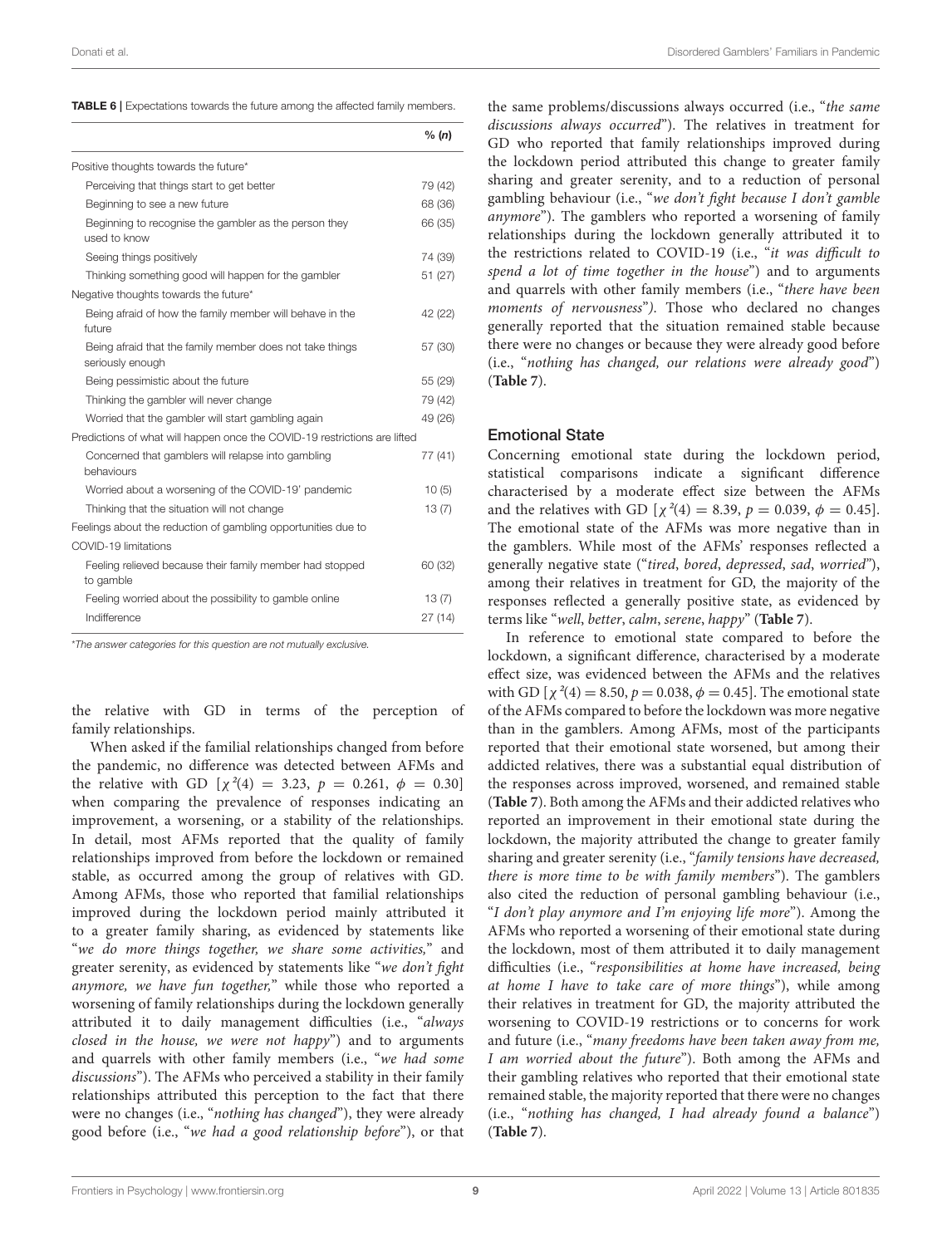<span id="page-9-0"></span>TABLE 7 | Perception of familial relationships among the affected family members and the relatives in-treatment for gambling disorders.

|                                                                                    | Affected<br>family members |           | <b>Relatives</b><br>in treatment for GD |          |          |            |       |          |  |       |
|------------------------------------------------------------------------------------|----------------------------|-----------|-----------------------------------------|----------|----------|------------|-------|----------|--|-------|
|                                                                                    | М                          | <b>SD</b> | range                                   | M        | SD       | range      |       |          |  |       |
| Perception of familial relationships during the lockdown                           | 7.89                       | 1.57      | 4.00-10.00                              | 7.92     | 1.54     | 5.00-10.00 |       |          |  |       |
|                                                                                    | Response                   |           |                                         |          |          |            | % (n) | Response |  | % (n) |
| Perceived change of the familial relationships with respect to before the lockdown | Improved                   |           | 41 (17)                                 | Improved |          | 59 (25)    |       |          |  |       |
|                                                                                    |                            | Worsened  | 14(6)                                   |          | Worsened | 11(4)      |       |          |  |       |
|                                                                                    | Stable                     |           | 45 (19)                                 | Stable   |          | 30(13)     |       |          |  |       |
| Emotional state during the lockdown                                                |                            | Positive  | 40 (17)                                 |          | Positive | 64 (27)    |       |          |  |       |
|                                                                                    | Negative                   |           | 55(23)                                  | Negative |          | 29(12)     |       |          |  |       |
|                                                                                    | Swinging                   |           | 5(2)                                    |          | Swinging |            |       |          |  |       |
| Perceived change of the emotional state with respect to before the lockdown        | Improved                   |           |                                         |          | 22(9)    | Improved   |       | 31(13)   |  |       |
|                                                                                    | Worsened                   |           | 45 (19)                                 |          | Worsened |            |       |          |  |       |
|                                                                                    | Stable                     |           | 33(14)                                  | Stable   |          | 33(14)     |       |          |  |       |

# **DISCUSSION**

The general goal of the study was to assess the psychological state of the AFMs of disordered gamblers during the COVID-19-related lockdown in Italy when most land-based gambling offerings were unavailable. Indeed, although some studies have been conducted on gambling behaviour in the general population or in clinical samples, little attention has been focused on disordered gamblers' AFMs. To better understand the specificity of their status, we also analysed AFMs in comparison to their relatives in treatment for GD. The relative majority of AFMs indicated a general positive emotional state, perhaps because of the large declared sense of relief due to the closure of gambling opportunities that led their addicted relatives to stop gambling, and a general perception of good family relationships that are perceived as improved from before the lockdown. This can be attributed to greater family sharing and to the lower workrelated stress that may have been generated by the lockdown. However, the majority of AFMs reported that their emotional state was worse than or equal to before the lockdown, rather than improved.

Despite the substantial absence of gambling behaviour and the specific addiction symptoms, the AFMs appear to still perceive problems in the family due to their relative's gambling addiction, such as mood swings, quarrels, and cases of stealing/borrowing money, that were also present before the pandemic. At the same time, the AFMs are still engaged in coping strategies to help their disordered gambler in managing financial problems or in reducing his/her gambling behaviour. AFMs were also largely involved in potential addictive behaviours, especially watching TV, spending time on the mobile phone, and using Internet, and reported a greater frequency of these behaviours than before the lockdown. However, these data must be considered in light of the fact that during the COVID-19 lockdown, a high frequency of addictive behaviours was also detected in the Italian general population (e.g., [Panno et al., 2020;](#page-13-13) [La Rosa et al.,](#page-12-38) [2021\)](#page-12-38).

Importantly, AFMs experienced a large amount of the physical and psychological symptoms of distress, being tired, worried, and apprehensive, and perceived the symptomatology equally or to a greater extent than before the lockdown. They also perceived more fear, stress, and anxiety than before the lockdown. This stress could be relatively linked to the COVID-19 threat as almost none of the AFMs became ill because of the SARS-CoV-2 virus or knew someone affected or died of this reason. In addition, they had a positive attitude towards the normative rules to fight against the widespread pandemic.

It is important to note that despite the cessation of gambling, AFMs still perceived some problematic behaviours from their addicted relatives, and they still implemented coping strategies aimed at managing the gambling problem. Even if they had a generally positive orientation towards the future, they expressed fear when thinking about the reopening of gambling opportunities at the end of the lockdown.

When analysing AFMs with their matched disordered gamblers, both groups of participants reported good family relationships and, generally, perceived them as improved from before the lockdown. However, significant differences, characterised by moderate effect sizes, were evidenced when looking at general emotional state during the lockdown and the perception of worsening/improvement/stability of the emotional state from before lockdown. AFMs were more prone to perceive a general negative emotional state and a worsening from before the lockdown as compared to their relatives with GD. However, the comparisons must be read in light of a small sample size for the two groups and taking into account that while the patients were tested in April–May 2020, the AFMs were interviewed in May– June 2020. Although gambling behaviour restrictions remained the same during these two periods, the incomplete overlap of the time administrations across the two groups of participants complicates direct comparison.

This study offers many insights because the scenario generated by the COVID-19 lockdown allowed a sort of natural experimental verification of many data that were not otherwise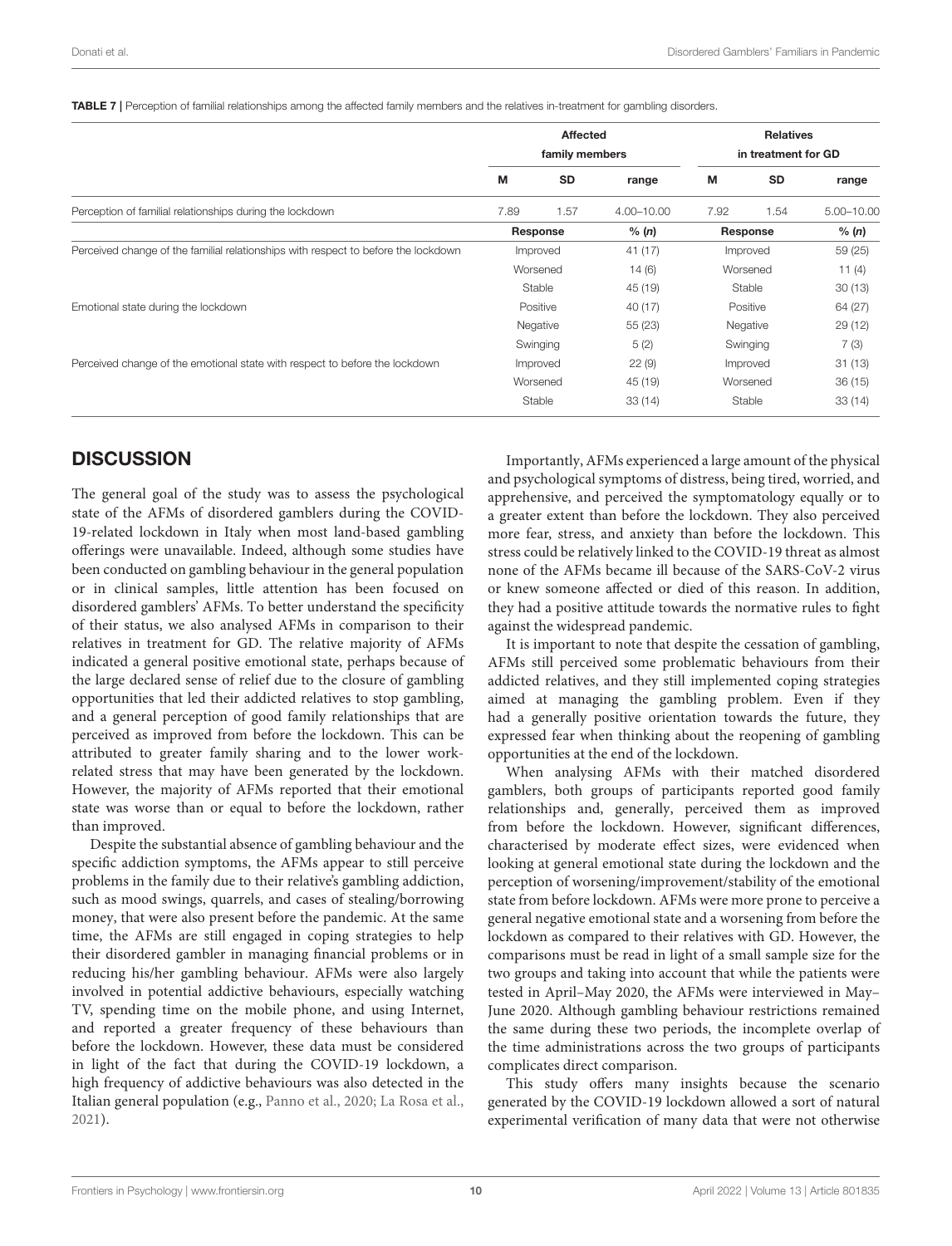assessable. First, the severity of emotional and health harms experienced by disordered gamblers' family members does not seem to be very much relieved as a consequence of lower pressure due to the reduced exposure to gambling offerings and the triggers of their loved ones. They also do not seem to feel better because their gambling relatives stopped gambling. In other words, the AFMs' psychological malaise does not end. It does not automatically alleviate itself with the cessation of gambling behaviour and/or symptoms of their addicted relative and does not end as a result of the absence of gambling opportunities.

This study reveals symptoms compatible with real posttraumatic stress disorder (PTSD) in AFMs, characterised by experiencing ongoing distress in the present and anticipating possible bad scenarios for the future, quite similar to intrusive thoughts that are elicited by foreshadowing what would happen after the lockdown, namely, the certainty of the reopening of land-based gambling opportunities. The closure was only transitory, just a parenthesis in a wider situation that arouses apprehensions and concerns for the AFMs. The cessation of the noxious stimulus seems not to be enough to mitigate their stress and strain. The damage suffered as a result of living with a disordered gambler seems to still be present and disturbing even when most of land-based gambling activities had closed and their relative's gambling behaviour has ceased. These considerations suggest that the cessation of the noxious stimulus is not sufficient to attenuate their previous trauma. Family members went through real traumatic events in their lives while dealing with the GD of a relative, and for this reason, they require a clinical rehabilitation work specifically centred on processing and overcoming trauma. Our observation about the presence of symptoms compatible with PTSD among the AFMs follows the clinical interpretation of [McComb et al.](#page-13-14) [\(2009\)](#page-13-14). Indeed, by comparing findings from the sexual addiction literature with the impact of problem gambling on affected families, they observed that both disorders involve a similar pattern of hiding behaviours that lead spouses to experience symptoms of PTSD, either following the sudden discovery of a sexual addiction or the sudden disclosure of a gambling problem. They noted that the early warning signs of gambling problem frequently go unrecognised until there are devastating consequences for a family. Because of the secrecy often associated with gambling, they underline how the disclosure of a gambling problem is often sudden, drastic, and devastating. Hence, it is often described as a "traumatic experience" for the family.

In light of our results, in analogy to the well-known concept of increased harm and risks deriving from exposure to passive smoking, i.e., "environmental tobacco smoking" [\(Eriksen et al.,](#page-12-39) [1988\)](#page-12-39), we are proposing the analogous expression of "passive gambling." Being exposed to someone else's gambling excessive practise configures an important psycho-socio-health risk and threat to the well-being for the significant others involved because of their proximity. The effect of this prolonged and often chronic exposure remains, to date, under-researched. Related health hazards are therefore underestimated, both in terms of the impact on public and private health and in terms of the size of the population affected. This study thus points out how passive gambling is an important risk factor for the well-being of disordered gamblers' significant others and strongly suggests that, in countries such as Italy where legalised gambling is authorised, it should become a major public health concern, as the AFMs of addictive gamblers are a large vulnerable group that deserve more research, prevention, and intervention efforts.

Our findings reinforce what many researchers have pointed out: awareness should be raised at a global level about the needs of families affected by addiction [\(Velleman et al., 2015;](#page-13-15) Klevan et al., [2019\)](#page-12-29). They suggest disseminating a non-pathological and family member-centred model of the circumstances and needs of family members affected by their relatives' addictions to promote research about the experiences of family members affected by their relatives' addictions around the world; to promote good, evidence-based prevention and treatment practise relevant to the needs of affected family members; and to advocate with policymakers, including international organisations and national governments, for greater awareness of the circumstances and needs of family members affected by their relatives' addictions and for better support services for the AFMs. Of course, this implies a more general reconsideration of the entire offer of gambling in the states that allow it [\(Orford, 2020\)](#page-13-16).

As far as future research, it is necessary to reinforce the aspects of assessment. More sophisticated and more targeted tools are needed for this specific group, and above all, tools adapted in Italian. Regarding the clinical interventions for AFMs, it is necessary to offer focused treatments for the AFMs and specific support for their risk of developing chronic stress, strain, hopelessness, and erroneous thoughts and negative metacognitions about others (mistrust, fear of betrayal, etc.) built on the traumatic experience with their disordered gambler relative. Indeed, the achievement of these goals also depends on early recognition and legitimation of their request for help. Particularly, not only taking charge and offering consultancy of AFMs in parallel or together with their gambler relatives (individually, in couples or in groups), as is already sometimes the case, but thinking about an early takeover of the AFMs' own support needs and guaranteeing them qualified targeted responses [\(Rodda et al., 2019\)](#page-13-17). According to our study, it is important to consider AFMs not only as "co-therapists at home" or "guardians of the gambler" (i.e., only as a potential positive resource to support the gambler patient), but also welcoming them as suffering people in need of care for their own health needs. The preventive and clinical attention to the AFMs' psychological state must also be read considering the risk of a "vicious cycle" between the family member and the disordered gambler. Indeed, a negative psychological state for the AFM may prove a trigger for problem gamblers to relapse into their problem gambling, thereby creating a vicious cycle that unfortunately reflects negatively on their own well-being as well. Finally, under pandemic conditions, there is an extra need to identify methods for promoting more successful adherence to behavioural advice and support strategies aimed at vulnerable groups, such as AFMs, to improve their coping strategies and offer preventive interventions that can be delivered to reduce their mental health threats (which in a period of generalised stress can be even more demanding for them), while minimising distress and promoting well-being.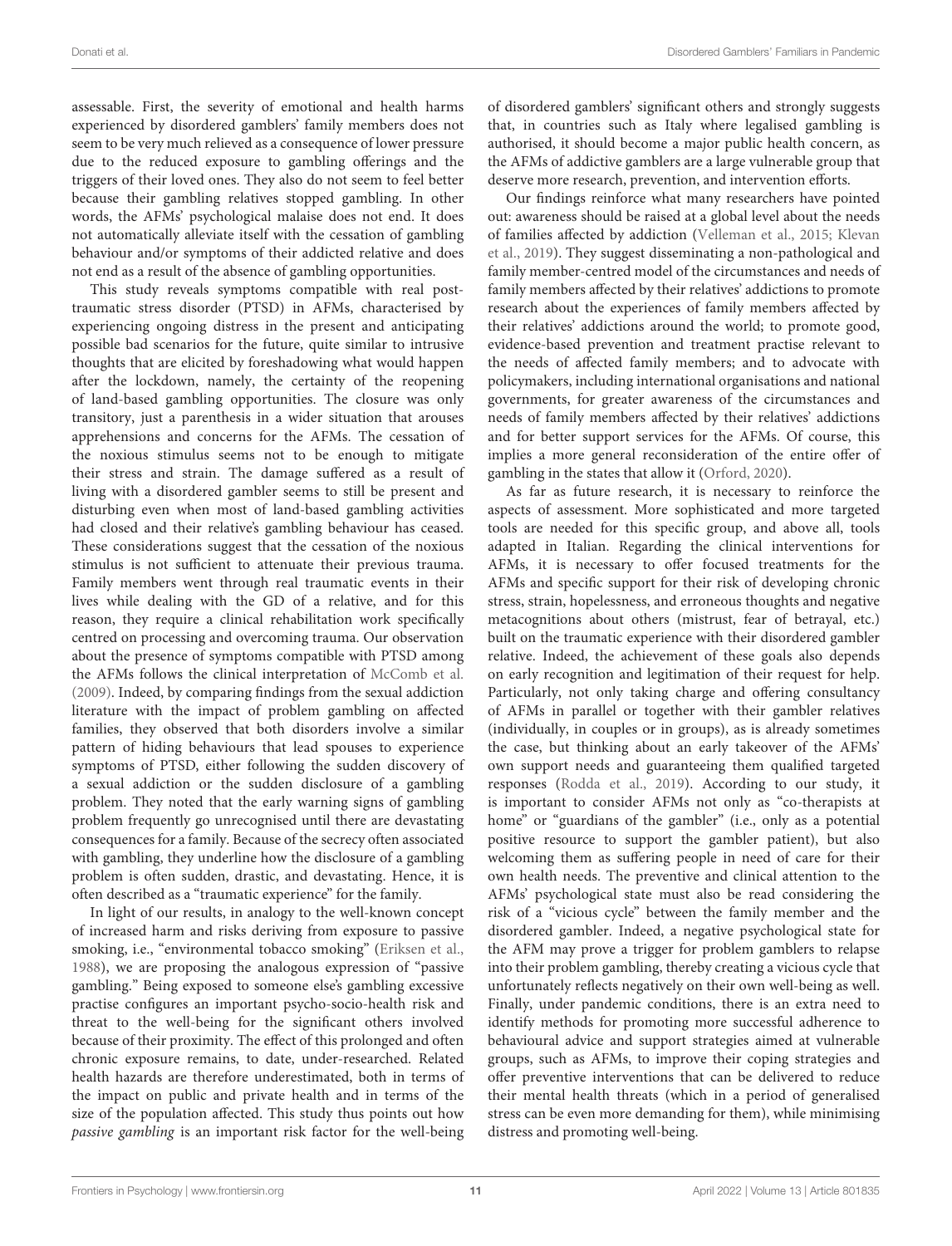This study has some limitations. The sample size was small, and the data were collected only in northern Italy. In addition, the AFMs interviewed were mainly female. These data are representative of the targeted population as the majority of disordered gamblers are, according to [Mastrobattista et al. \(2019\)](#page-13-0), males and their caregivers are mostly women. Nevertheless, the differences found may have been affected by gender differences as women tend to experience higher levels of distress than men (e.g., [Matud, 2004\)](#page-13-18). This aspect would benefit from being investigated with further specific research in order to discriminate between alternative explanatory hypotheses, i.e., intense suffering linked either to being female or being gamblers' AFMs or both of the conditions. Moreover, the dichotomization of the scores on the quantitative measures at the item level, despite being functional to have an immediate report of the prevalence of each behaviour/symptom analysed, does not allow direct comparisons with previous studies using the same scales (e.g., Arcidiacono et al., [2010\)](#page-11-7). However, the cited studies used the measures employed in this sample with AFMs regarding other addictions and not gambling. Another limitation is that it is not possible to attribute the stress experienced by the AFMs to the problem gambler because the effects could instead be due to the stresses of the pandemic or an interaction between the gambling problem and the pandemic, and because neither pre-pandemic nor midpandemic data were collected on the same stress measure in the general Italian population against which the AFM data can be compared. Nevertheless, considering AFMs as an atrisk and vulnerable group because of their enduring encounter with disordered gambling harms, the pandemic might have only worsened their malaise. Therefore, further specific research is needed.

Despite the limitations, the study also has strengths, as it was conducted both in public and private addiction services, and it was possible to match the responses of 42 AFMs with those of their addicted relatives. Finally, this study focused on a neglected and suffering target, the AFMs, and highlighted the traumatic nature of the experience of living with someone else's gambling addiction. This is particularly important considering that people who find themselves in this little-known situation represent a large slice of the population whose physical and mental health is compromised by indirectly experiencing the pathology of gambling addiction. In addition, the study carried out highlights this situation. Deepening the comparison between AFMs and their disordered gambler relatives with homogeneous and more sophisticated tools, repeating the study with larger samples, analysing the role of the type of kinship, and verifying the trend of the situation in the post-COVID-19 period are recommendations for future development to this research concern.

## DATA AVAILABILITY STATEMENT

The raw data supporting the conclusions of this article will be made available by the authors, without undue reservation.

# ETHICS STATEMENT

Ethical review and approval was not required for the study on human participants in accordance with the local legislation and institutional requirements. The patients/participants provided their written informed consent to participate in this study.

## AUTHOR CONTRIBUTIONS

DC, MD, RS, and CP: conceptualisation. MD, DC, CP, CB, and RS: methodology. CB, MD, and CP: formal analysis. EQ, AC, and RS: investigation. MD and CB: data curation. DC, MD, CB, and RS: writing—original draft preparation, and writing review and editing. CP: supervision, writing—review and editing. All authors have read and agreed to the published version of the manuscript.

## ACKNOWLEDGMENTS

Our thanks for her/their collaboration to Valentina Pavani (Addiction Department National Health Drugs Service—UOC Ser.D.—ULSS 5 Polesana, Rovigo, Italy) for the recruitment of some affected family members (AFMs) interviewed. We also thank all the AFMs and the patients who participated in the study.

# SUPPLEMENTARY MATERIAL

<span id="page-11-4"></span>The Supplementary Material for this article can be found [online at: https://www.frontiersin.org/articles/10.3389/fpsyg.](https://www.frontiersin.org/articles/10.3389/fpsyg.2022.801835/full#supplementary-material) 2022.801835/full#supplementary-material

## **REFERENCES**

- <span id="page-11-2"></span>Abbott, M. W. (2020). The changing epidemiology of gambling disorder and gambling related harm: public health implications. Public Health 184, 41–45. doi: [10.1016/j.puhe.2020.04.003](https://doi.org/10.1016/j.puhe.2020.04.003)
- <span id="page-11-0"></span>ADM (2020). Libro Blu 2019. Principali Performance. Rome: Amministrazione Dogane e Monopoli.
- <span id="page-11-1"></span>ADM (2021). Libro Blu 2020. Principali Performance. Rome: Amministrazione Dogane e Monopoli.
- <span id="page-11-5"></span>American Psychiatric Association (1980). Diagnostic and Statistical Manual of Mental Disorder, 3rd Edn. Washington, DC: American Psychiatric Association.
- <span id="page-11-6"></span>Angelici, M., and Profeta, P. (2020). Smart-Working: Work Flexibility without Constraints, CESifo Working Paper, No. 8165. Munich: Center for Economic Studies and ifo Institute (CESifo). doi: [10.2139/ssrn.3556304](https://doi.org/10.2139/ssrn.3556304)
- <span id="page-11-7"></span>Arcidiacono, C., Velleman, R., Procentese, F., Berti, P., Albanesi, C., Sommantico, M., et al. (2010). Italian families living with relatives with alcohol or drugs problems. Drugs [17, 659–680. doi: 10.3109/096876309028](https://doi.org/10.3109/09687630902824262) 24262
- <span id="page-11-3"></span>Bischof, G., Velleman, R., Bischof, A., and Orford, J. (2020). Auswirkungen der Covid-19-Pandemie auf Angehöriger Suchtkranker (Anticipated effects of the Covid-19 pandemic on family members affected by addiction). SUCHT [66, 201–206. doi: 10.1024/0939-5911/](https://doi.org/10.1024/0939-5911/a000669) a000669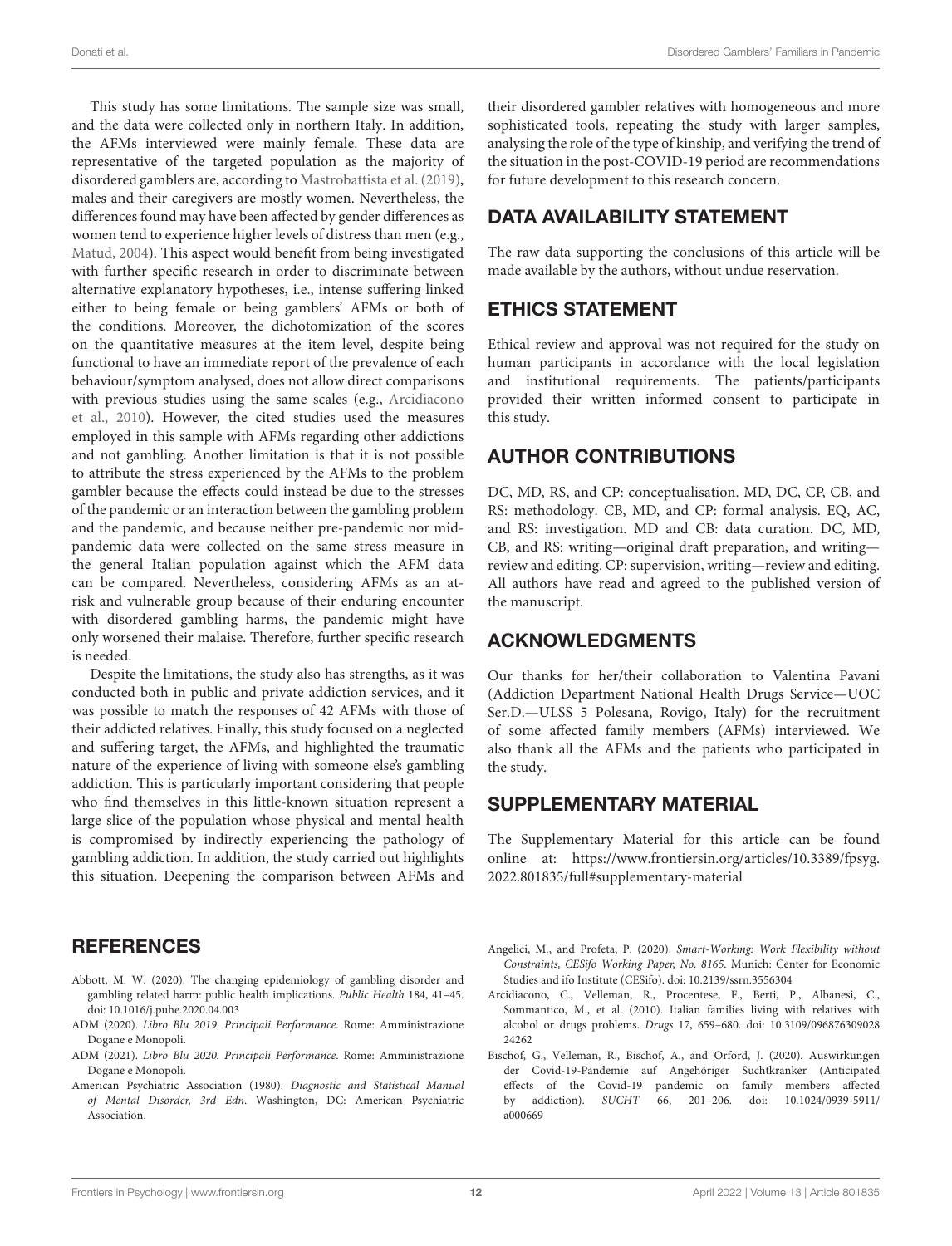- <span id="page-12-28"></span>Brodeur, M. (2021). "L'impact de la pandémie de covid-19 sur les jeux de hasard et d'argent au Québec," in Conférence publique du Centre du jeu excessif (Lausanne).
- <span id="page-12-17"></span>Brodeur, M., S., Audette-Chapdelaine, S., Savard, A.-C., and Kairouz, S. (2021). Gambling and the COVID-19 pandemic: a scoping review. Prog. Neuropsychopharmacol. Biol. Psychiatry 11, 110389. doi: [10.1016/j.pnpbp.2021.110389](https://doi.org/10.1016/j.pnpbp.2021.110389)
- <span id="page-12-32"></span>Brooks, S. K., Webster, R. K., Smith, L. E., Woodland, L., Wessely, S., Greenberg, N., et al. (2020). The psychological impact of quarantine and how to reduce it: rapid review of the evidence. Lancet 395, 912–920. doi: [10.1016/S0140-6736\(20\)30460-8](https://doi.org/10.1016/S0140-6736(20)30460-8)
- <span id="page-12-8"></span>Browne, M., Bellringer, M., Greer, N., Kolandai-Matchett, K., Rawat, V., Langham, E., et al. (2017a). Measuring the Burden of Gambling Harm in New Zeland. Available online at: [https://niphmhr.aut.ac.nz/\\_\\_data/assets/pdf\\_file/](https://niphmhr.aut.ac.nz/__data/assets/pdf_file/0005/90464/NZ_harms_final_report-2017.pdf) [0005/90464/NZ\\_harms\\_final\\_report-2017.pdf](https://niphmhr.aut.ac.nz/__data/assets/pdf_file/0005/90464/NZ_harms_final_report-2017.pdf) (accessed October 01, 2021).
- <span id="page-12-9"></span>Browne, M., Rawat, V., Greer, N., Langham, E., Rockloff, M., and Hanley, C. (2017b). What is the harm? Applying a public health methodology to measure the impact of gambling problems and harm on quality of life. J. Gambling Issues 36, 28–50. doi: [10.4309/jgi.v0i36.3978](https://doi.org/10.4309/jgi.v0i36.3978)
- <span id="page-12-1"></span>Calado, F., and Griffiths, M. D. (2016). Problem gambling worldwide: an update and systematic review of empirical research (2000–2015). J. Behav. Addict. 5, 592–613. doi: [10.1556/2006.5.2016.073](https://doi.org/10.1556/2006.5.2016.073)
- <span id="page-12-37"></span>Capitanucci, D., and Carlevaro, T. (2004). Guida ragionata agli strumenti diagnostici e terapeutici nel Disturbo di gioco d'azzardo patologico. Bellinzona.
- <span id="page-12-2"></span>Cavalera, C., Bastiani, L., Gusmeroli, P., Fiocchi, A., Pagnini, F., Molinari, E., et al. (2018). Italian adult gambling behavior: at risk and problem gambler profiles. J. Gambling Stud. 34, 647–657. doi: [10.1007/s10899-017-9729-8](https://doi.org/10.1007/s10899-017-9729-8)
- <span id="page-12-23"></span>Copello, A., Templeton, L., and Powell, J. (2010). The impact of addiction on the family: estimates of prevalence and costs. Drugs 17, 63–74. doi: [10.3109/09687637.2010.514798](https://doi.org/10.3109/09687637.2010.514798)
- <span id="page-12-6"></span>Costes, J.-M., Massin, S., and Etiemble, J. (2014). "Première évaluation de de l'impact socio-économique des jeux d'argent et de hasard". Les notes de l'Observatoire des jeux. Available online at: [https://www.economie.gouv.fr/files/](https://www.economie.gouv.fr/files/note_ndeg_5_couts-benefices.pdf) [note\\_ndeg\\_5\\_couts-benefices.pdf](https://www.economie.gouv.fr/files/note_ndeg_5_couts-benefices.pdf) (accessed October 01, 2021).
- <span id="page-12-14"></span>Cucinotta, D., and Vanelli, M. (2020). WHO Declares COVID-19 a Pandemic. Acta Biomed. 91, 157–160. doi: [10.23750/abm.v91i1.9397](https://doi.org/10.23750/abm.v91i1.9397)
- <span id="page-12-22"></span>Donati, M. A., Cabrini, S., Capitanucci, D., Primi, C., Smaniotto, R., Avanzi, M., et al. (2021). Being a gambler during COVID-19 pandemic: a study with Italian patients and the effects of reduced exposition. Int. J. Environ. Res. Public Health 18, 424. doi: [10.3390/ijerph18020424](https://doi.org/10.3390/ijerph18020424)
- <span id="page-12-30"></span>Dubey, S., Biswas, P., Ghosh, R., Chatterjee, S., Dubey, M. J., Chatterjee, S., et al. (2020). Psychosocial impact of COVID-19. Diabetes Metab. Syndr. 14, 779–788. doi: [10.1016/j.dsx.2020.05.035](https://doi.org/10.1016/j.dsx.2020.05.035)
- <span id="page-12-39"></span>Eriksen, M. P., LeMaistre, C. A., and Newell, G. R. (1988). Health hazards of passive smoking. Annu. Rev. Public Health 9, 47–70. doi: [10.1146/annurev.pu.09.050188.000403](https://doi.org/10.1146/annurev.pu.09.050188.000403)
- <span id="page-12-36"></span>Fava, G. A., Kellner, R., Perini, G., Fava, M., Michelacci, L., Munari, F., et al. (1983). Italian validation of the Symptom Rating Test (SRT) and Symptom Questionnaire (SQ). Can. J. Psychiatry 28, 117–123. doi: [10.1177/070674378302800208](https://doi.org/10.1177/070674378302800208)
- <span id="page-12-4"></span>Fiasco, M. (2020). Preface to the volume: Capitanucci, D. & Folena, U. "Perché il gioco d'azzardo rovina l'Italia". Milano: Edizioni Terra Santa.
- <span id="page-12-0"></span>Global Betting and Gaming Consultants (2019). Gambling Report -14th Edn. Top 5 Global Gambling Markets. Available online at: [https://www.gbgc.com/2019/05/](https://www.gbgc.com/2019/05/22/gbgcs-global-gambling-report-2019/) [22/gbgcs-global-gambling-report-2019/](https://www.gbgc.com/2019/05/22/gbgcs-global-gambling-report-2019/)
- <span id="page-12-25"></span>Goodwin, B. C., Browne, M., Rockloff, M., and Rose, J. (2017). A typical problem gambler affects six others. Int. Gambling Stud. 17, 276–289. doi: [10.1080/14459795.2017.1331252](https://doi.org/10.1080/14459795.2017.1331252)
- <span id="page-12-34"></span>Guerreschi, C., and Gander, S. (2000). Italian Version of South Oaks Gambling Screen (SOGS). Giocati dal gioco. Quando il divertimento diventa una malattia: il gioco d'azzardo patologico. Milano: San Paolo 137–142.
- <span id="page-12-19"></span>Gunstone, B., Gosschalk, K., Joyner, O., Diaconu, A., and Sheikh, M. (2020). The Impact of the COVID-19 Lockdown on Gambling Behaviour, Harms and Demand for Treatment and Support. London: YouGov on behalf of GambleAware. Available online at: [https://about.gambleaware.org/media/2284/](https://about.gambleaware.org/media/2284/yougov-covid-19-report.pdf) [yougov-covid-19-report.pdf](https://about.gambleaware.org/media/2284/yougov-covid-19-report.pdf) (accessed October 01, 2021).
- <span id="page-12-20"></span>Håkansson, A. (2020). Changes in gambling behavior during the COVID-19 pandemic – a web survey study in Sweden. Int.

J. Environ. Res. Public Health [17, 4013. doi: 10.3390/ijerph171](https://doi.org/10.3390/ijerph17114013) 14013

- <span id="page-12-31"></span>Hamadani, J. D., Hasan, M. I., Baldi, A. J., Hossain, S. J., Shiraji, S., Bhuiyan, M. S. A., et al. (2020). Immediate impact of stay-at-home orders to control COVID-19 transmission on socioeconomic conditions, food insecurity, mental health, and intimate partner violence in Bangladeshi women and their families: an interrupted time series. Lancet Global Health 8, e1380–e1389. doi: [10.1016/S2214-109X\(20\)30366-1](https://doi.org/10.1016/S2214-109X(20)30366-1)
- <span id="page-12-18"></span>Hodgins, D. C., and Stevens, R. M. G. (2021). The impact of COVID-19 on gambling and gambling disorder: emerging data. Curr. Opin. Psychiatry 34, 332–343. doi: [10.1097/YCO.0000000000000709](https://doi.org/10.1097/YCO.0000000000000709)
- <span id="page-12-27"></span>Holmes, E. A., O'Connor, R. C., Hugh, P., Tracey, I., Wessely, S., Arseneault, L., et al. (2020). Multidisciplinary research priorities for the COVID-19 pandemic: a call for action for mental health science. Lancet Psychiatry 7, 547–560. doi: [10.1016/S2215-0366\(20\)30168-1](https://doi.org/10.1016/S2215-0366(20)30168-1)
- <span id="page-12-16"></span>Hoof, E. V. (2020). Lockdown Is the World's Biggest Psychological Experiment—and We Will Pay the Price. Available online at: [https://www.weforum.org/agenda/](https://www.weforum.org/agenda/2020/04/this-is-the-psychological-side-of-the-covid-19-pandemic-that-were-ignoring/) [2020/04/this-is-the-psychological-side-of-the-covid-19-pandemic-that](https://www.weforum.org/agenda/2020/04/this-is-the-psychological-side-of-the-covid-19-pandemic-that-were-ignoring/)[were-ignoring/](https://www.weforum.org/agenda/2020/04/this-is-the-psychological-side-of-the-covid-19-pandemic-that-were-ignoring/) (accessed September 20, 2021).
- <span id="page-12-13"></span>Jacques, C., and Ladouceur, R. (2006). A prospective study of the impact of opening a casino on gambling behaviours: 2- and 4-year follow-ups. Can. J. Psychiatry 51, 764–773. doi: [10.1177/070674370605101206](https://doi.org/10.1177/070674370605101206)
- <span id="page-12-12"></span>Jacques, C., Ladouceur, R., and Ferland, F. (2000). Impact of availability on gambling: a longitudinal study. Can. J. Psychiatry 45, 810–815. doi: [10.1177/070674370004500904](https://doi.org/10.1177/070674370004500904)
- <span id="page-12-5"></span>Jeanrenaud, C., Gaya, M., Kohler, D., Besson, J., and Simon, O. (2012). Le coût social du jeu excessif en Suisse. Available online at: [https://www.unine.ch/](https://www.unine.ch/files/live/sites/irene/files/shared/documents/Publications/Rapports/Le_co%C3%BBt_social_du_jeu_excessif_en_Suisse.pdf) [files/live/sites/irene/files/shared/documents/Publications/Rapports/Le\\_co%C3](https://www.unine.ch/files/live/sites/irene/files/shared/documents/Publications/Rapports/Le_co%C3%BBt_social_du_jeu_excessif_en_Suisse.pdf) [%BBt\\_social\\_du\\_jeu\\_excessif\\_en\\_Suisse.pdf](https://www.unine.ch/files/live/sites/irene/files/shared/documents/Publications/Rapports/Le_co%C3%BBt_social_du_jeu_excessif_en_Suisse.pdf) (accessed September 20, 2021).
- <span id="page-12-35"></span>Kellner, R., and Sheffield, B. (1973). A self-rating scale of distress. Psychol. Med. 3, 88–100. doi: [10.1017/S0033291700046377](https://doi.org/10.1017/S0033291700046377)
- <span id="page-12-29"></span>Klevan, T., Krane, V., and Weimand, B. (2019). Powerless yet powerful: the duality of everyday life of partners of persons with gambling problems. J. Gambling Issues 42, 85–106. doi: [10.4309/jgi.2019.42.5](https://doi.org/10.4309/jgi.2019.42.5)
- <span id="page-12-7"></span>Kohler, D. (2014). A monetary valuation of the quality of life loss associated with pathological gambling: an application using a health utility index. J. Gambling Issues 29, 1–23. doi: [10.4309/jgi.2014.29.9](https://doi.org/10.4309/jgi.2014.29.9)
- <span id="page-12-24"></span>Kourgiantakis, T., Saint-Jacques, M. C., and Tremblay, J. (2013). Problem gambling and families: a systematic review. J. Soc. Work Pract. Addict. 13, 353–372. doi: [10.1080/1533256X.2013.838130](https://doi.org/10.1080/1533256X.2013.838130)
- <span id="page-12-38"></span>La Rosa, V. L., Gori, A., Faraci, P., Vicario, C. M., and Craparo, G. (2021). Traumatic distress, alexithymia, dissociation, and risk of addiction during the first wave of COVID-19 in Italy: results from a cross-sectional online survey on a non-clinical adult sample. Int. J. Ment. Health Addict. doi: [10.1007/s11469-021-00569-0.](https://doi.org/10.1007/s11469-021-00569-0) [Epub ahead of print].
- <span id="page-12-11"></span>Ladouceur, R., Jacques, C., and Ferland, F. (1999). Prevalence of problem gambling: a replication study 7 years later. Can. J. Psychiatry 44, 802–804. doi: [10.1177/070674379904400807](https://doi.org/10.1177/070674379904400807)
- <span id="page-12-3"></span>Langham, E., Thorne, H., Browne, M., et al. (2016). Understanding gambling related harm: a proposed definition, conceptual framework, and taxonomy of harms. BMC Public Health [16, 80. doi: 10.1186/s12889-016-](https://doi.org/10.1186/s12889-016-2747-0) 2747-0
- <span id="page-12-33"></span>Lesieur,. H. R., and Blume, S. B. (1987). The South Oaks Gambling Screen (SaGS): a new instrument for the identification of pathological gamblers. Am. J. Psychiatry 144, 1184–1188. doi: [10.1176/ajp.144.9.1184](https://doi.org/10.1176/ajp.144.9.1184)
- <span id="page-12-26"></span>Marionneau, V., and Jarvinen-Tassopoulos, J. (2021). Treatment and help services for gambling during COVID-19: experiences of gamblers and their concerned significant others. Nordic Stud. Alcohol Drugs 39, 10–24. doi: [10.1177/14550725211030727](https://doi.org/10.1177/14550725211030727)
- <span id="page-12-15"></span>Marshall, D. (2009). Gambling as a public health issue: the critical role of the local environment. J. Gambling Issues 23, 66–80. doi: [10.4309/jgi.2009.23.4](https://doi.org/10.4309/jgi.2009.23.4)
- <span id="page-12-10"></span>Marshall, D., McMillen, J., Niemeyer, S., and Doran, B. (2004). Gaming Machine Accessibility and Use in Suburban Canberra: A Detailed Analysis of the Tuggeranong Valley. Canberra, ACT: ACT Gambling and Racing Commission.
- <span id="page-12-21"></span>Martinotti, G., Alessi, M. C., Di Natale, C., Sociali, A., Ceci, F., Lucidi, L., et al. (2020). Psychopathological burden and quality of life in substance users during the COVID-19 lockdown period in Italy. Front. Psychiatry 11:572245. doi: [10.3389/fpsyt.2020.572245](https://doi.org/10.3389/fpsyt.2020.572245)